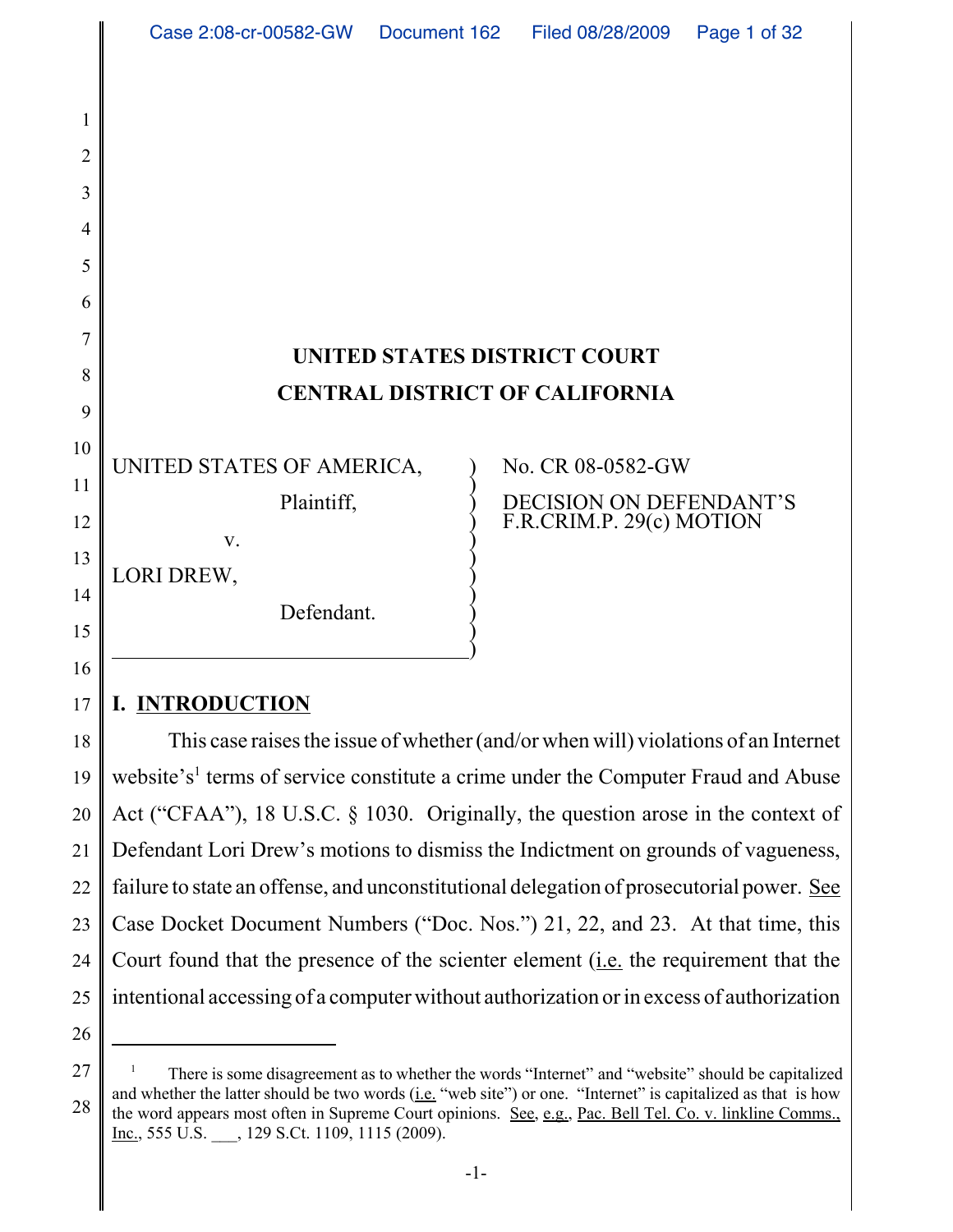1 2 3 4 5 6 7 8 9 10 11 be in furtherance of the commission of a criminal or tortious act) within the CFAA felony provision as delineated in 18 U.S.C.  $\S 1030(c)(2)(B)(ii)$  overcame Defendant's constitutional challenges and arguments against the criminalization of breaches of contract involving the use of computers. See Reporter's Transcripts of Hearings on September 4 and October 30, 2008. However, Drew was subsequently acquitted by a jury of the felony CFAA counts but convicted of misdemeanor CFAA violations. Hence, the question in the present motion under Federal Rule of Criminal Procedure ("F.R.Crim.P.") 29(c) is whether an intentional breach of an Internet website's terms of service, without more, is sufficient to constitute a misdemeanor violation of the CFAA; and, if so, would the statute, as so interpreted, survive constitutional challenges on the grounds of vagueness and related doctrines. 2

#### 12 **II. BACKGROUND**

**A. Indictment**

14 15 16 17 In the Indictment, Drew was charged with one count of conspiracy in violation of 18 U.S.C. § 371 and three counts of violating a felony portion of the CFAA, i.e., 18 U.S.C. §§ 1030(a)(2)(C) and 1030(c)(2)(B)(ii), which prohibit accessing a computer without authorization or in excess of authorization and obtaining information

13

20

21

22

23

24

25

26

<sup>2</sup> While this case has been characterized as a prosecution based upon purported "cyberbulling," there is nothing in the legislative history of the CFAA which suggests that Congress ever envisioned such an application of the statute. See generally, A. Hugh Scott & Kathleen Shields, Computer and Intellectual Property Crime: Federal and State Law (2006 Cumulative Supplement) 4-8 to 4-16 (BNA Books 2006). As observed in Charles Doyle & Alyssa Weir, CRS Report for Congress - Cybercrime: An Overview of the Federal Computer Fraud and Abuse Statute and Related Federal Criminal Laws (Order Code 97-1025) (Updated June 28, 2005):

The federal computer fraud and abuse statute, 18 U.S.C. 1030, protects computers in which there is a federal interest – federal computers, bank computers, and computers used in interstate and foreign commerce. It shields them from trespassing, threats, damage, espionage, and from being corruptly used as instruments of fraud. It is not a comprehensive provision, instead it fills cracks and gaps in the protection afforded by other state and federal criminal laws.

27 28 Moreover, once Drew was acquitted by the jury of unauthorized accessing of a protected computer in furtherance of the commission of acts of intentional infliction of emotional distress, this case was no longer about "cyberbulling" (if, indeed, it was ever properly characterized as such); but, rather, it concerned the proper scope of the application of the CFAA in the context of violations of a website's terms of service.

<sup>18</sup>

<sup>19</sup>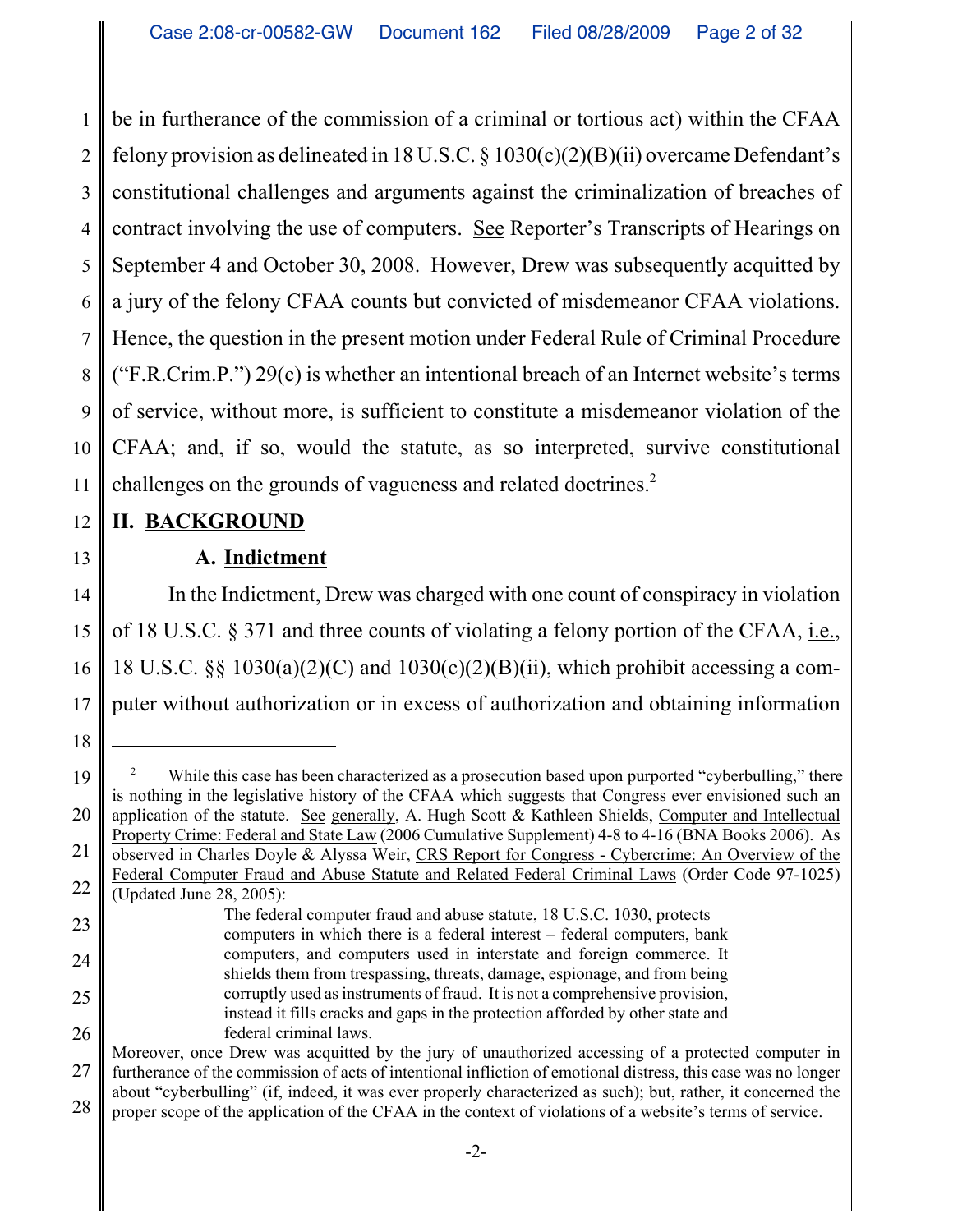1 2 3 from a protected computer where the conduct involves an interstate or foreign communication and the offense is committed in furtherance of a crime or tortious act. See Doc. No. 1.

4 5 6 7 8 9 10 11 12 13 14 15 16 17 18 19 20 21 22 23 The Indictment included, inter alia, the following allegations (not all of which were established by the evidence at trial). Drew, a resident of O'Fallon, Missouri, entered into a conspiracy in which its members agreed to intentionally access a computer used in interstate commerce without (and/or in excess of) authorization in order to obtain information for the purpose of committing the tortious act of intentional infliction of emotional distress<sup>3</sup> upon "M.T.M.," subsequently identified as Megan Meier ("Megan"). Megan was a 13 year old girl living in O'Fallon who had been a classmate of Drew's daughter Sarah. Id. at ¶¶ 1- 2, 14. Pursuant to the conspiracy, on or about September 20, 2006, the conspirators registered and set up a profile for a fictitious 16 year old male juvenile named "Josh Evans" on the www.MySpace.com website ("MySpace"), and posted a photograph of a boy without that boy's knowledge or consent. Id. at  $\P$ 16. Such conduct violated MySpace's terms of service. The conspirators contacted Megan through the MySpace network (on which she had her own profile) using the Josh Evans pseudonym and began to flirt with her over a number of days. Id. On or about October 7, 2006, the conspirators had "Josh" inform Megan that he was moving away. Id. On or about October 16, 2006, the conspirators had "Josh" tell Megan that he no longer liked her and that "the world would be a better place without her in it." Id. Later on that same day, after learning that Megan had killed herself, Drew caused the Josh Evans MySpace account to be deleted. Id.

<sup>25</sup>

<sup>26</sup> 27 The elements of the tort of intentional infliction of emotional distress are the same under both Missouri and California state laws. Those elements are:  $(1)$  the defendant must act intentionally or recklessly; (2) the defendant's conduct must be extreme or outrageous; and (3) the conduct must be the cause (4) of extreme emotional distress. See, e.g., Thomas v. Special Olympics Missouri, Inc., 31 S.W.3d 442, 446 (Mo. Ct. App. 2000); Hailey v. California Physicians' Service, 158 Cal.App.4th 452, 473-74 (2007).

<sup>28</sup>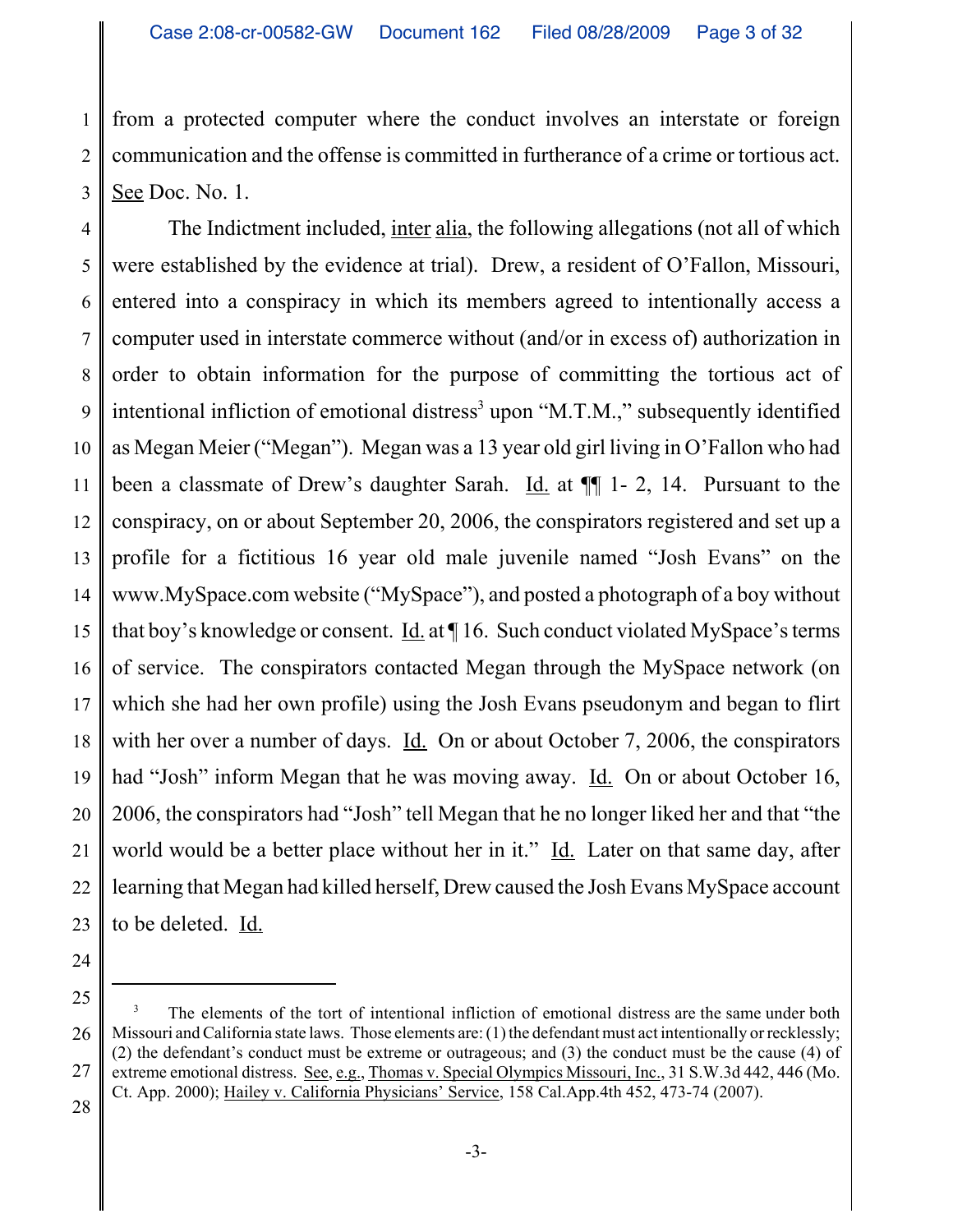### **B. Verdict**

1

11

27

2 3 4 5 6 7 At the trial, after consultation between counsel and the Court, the jury was instructed that, if they unanimously decided that they were not convinced beyond a reasonable doubt as to the Defendant's guilt as to the felony CFAA violations of 18 U.S.C. §§ 1030(a)(2)(C) and 1030(c)(2)(B)(ii), they could then consider whether the Defendant was guilty of the "lesser included"<sup>4</sup> misdemeanor CFAA violation of 18 U.S.C. §§ 1030(a)(2)(C) and  $1030(c)(2)(A)$ .<sup>5</sup>

8 9 10 At the end of the trial, the jury was deadlocked and was unable to reach a verdict as to the Count 1 conspiracy charge.<sup>6</sup> See Doc. Nos. 105 and 120. As to Counts 2 through 4, the jury unanimously found the Defendant "not guilty" "of [on

<sup>5</sup> Specifically, the jury was instructed that:

<sup>12</sup> 13 14 15 16 17 As provided in F.R.Crim.P.  $31(c)(1)$ , a "defendant may be found guilty of . . . an offense necessarily included in the offense charged . . . ." A "lesser included" crime is one where "the elements of the lesser offense are a subset of the elements of the charged offense." Carter v. United States, 530 U.S. 255, 260 (2000) (quoting Schmuck v. United States, 489 U.S. 705, 716 (1989)). Because the felony CFAA crime in 18 U.S.C. § 1030(c)(2)(B)(ii) consists of committing acts which constitute a violation of the misdemeanor CFAA crime in 18 U.S.C. § 1030(a)(2)(C) (as delineated in 18 U.S.C. § 1030(c)(2)(A)) plus the additional element that the acts were done "in furtherance of any crime or tortious act in violation of the Constitution or laws of the United States or any State," the misdemeanor CFAA crime is a "lesser included" offense as to the felony CFAA violation.

<sup>18</sup> A defendant is entitled to a "lesser included" offense jury instruction if the evidence warrants it. Guam v. Fejeran, 687 F.2d 302, 305 (9th Cir. 1982).

<sup>19</sup> 20 21 22 23 24 25 26 The crime of accessing a protected computer without authorization or in excess of authorization to obtain information, and to do so in furtherance of a tortious act in violation of the laws of any State, includes the lesser crime of accessing a protected computer without authorization or in excess of authorization. If(1) all of you are not convinced beyond a reasonable doubt that the defendant is guilty of accessing a protected computer without authorization or in excess of authorization to obtain information, and doing so in furtherance of a tortious act in violation of the laws of any State; and (2) all of you are convinced beyond a reasonable doubt that the defendant is guilty of the lesser crime of accessing a protected computer without authorization or in excess of authorization, you may find the defendant guilty of accessing a protected computer without authorization or in excess of authorization.

See Jury Instruction No. 24, Doc. No. 107.

<sup>28</sup> The conspiracy count was subsequently dismissed without prejudice at the request of the Government.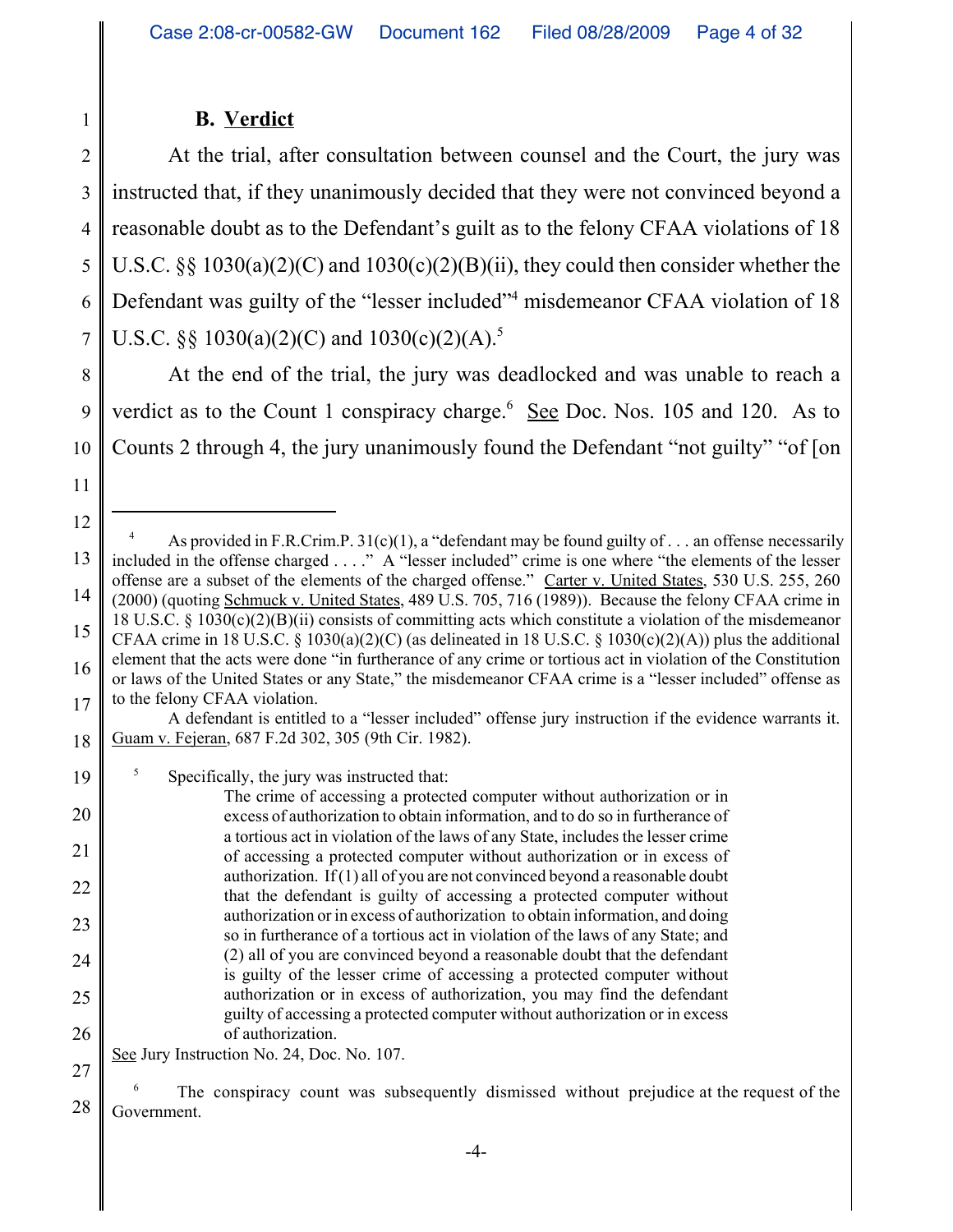1 2 3 4 5 6 7 8 9 the dates specified in the Indictment] accessing a computer involved in interstate or foreign communication without authorization or in excess of authorization to obtain information in furtherance of the tort of intentional infliction of emotional distress in violation of Title 18, United States Code, Section  $1030(a)(2)(C)$  and  $(c)(2)(B)(ii)$ . . ." Id. The jury did find Defendant "guilty" "of [on the dates specified in the Indictment] accessing a computer involved in interstate or foreign communication without authorization or in excess of authorization to obtain information in violation of Title 18, United States Code, Section  $1030(a)(2)(C)$  and  $(c)(2)(A)$ , a misdemeanor." Id.

10

### **C. MySpace.com**

11 12 13 14 15 16 17 18 19 20 21 As Jae Sung (Vice President of Customer Care at MySpace) ("Sung") testified at trial, MySpace is a "social networking" website where members can create "profiles" and interact with other members. See Reporter's Transcript of the November 21, 2008 Sung testimony ("11/21/08 Transcript") at pages 40-41. Anyone with Internet access can go onto the MySpace website and view content which is open to the general public such as a music area, video section, and members' profiles which are not set as "private." Id. at 42. However, to create a profile, upload and display photographs, communicate with persons on the site, write "blogs," and/or utilize other services or applications on the MySpace website, one must be a "member." Id. at 42-43. Anyone can become a member of MySpace at no charge so long as they meet a minimum age requirement and register. Id.

22 23 24 25 26 In 2006, to become a member, one had to go to the sign-up section of the MySpace website and register by filling in personal information (such as name, email address, date of birth, country/state/postal code, and gender) and creating a password. Id. at 44-45. In addition, the individual had to check on the box indicating that "You agree to the MySpace **Terms of Service** and **Privacy Policy**." See Government's 7

<sup>28 | &</sup>lt;sup>7</sup> All exhibits referenced herein were proffered by the Government and admitted during the trial.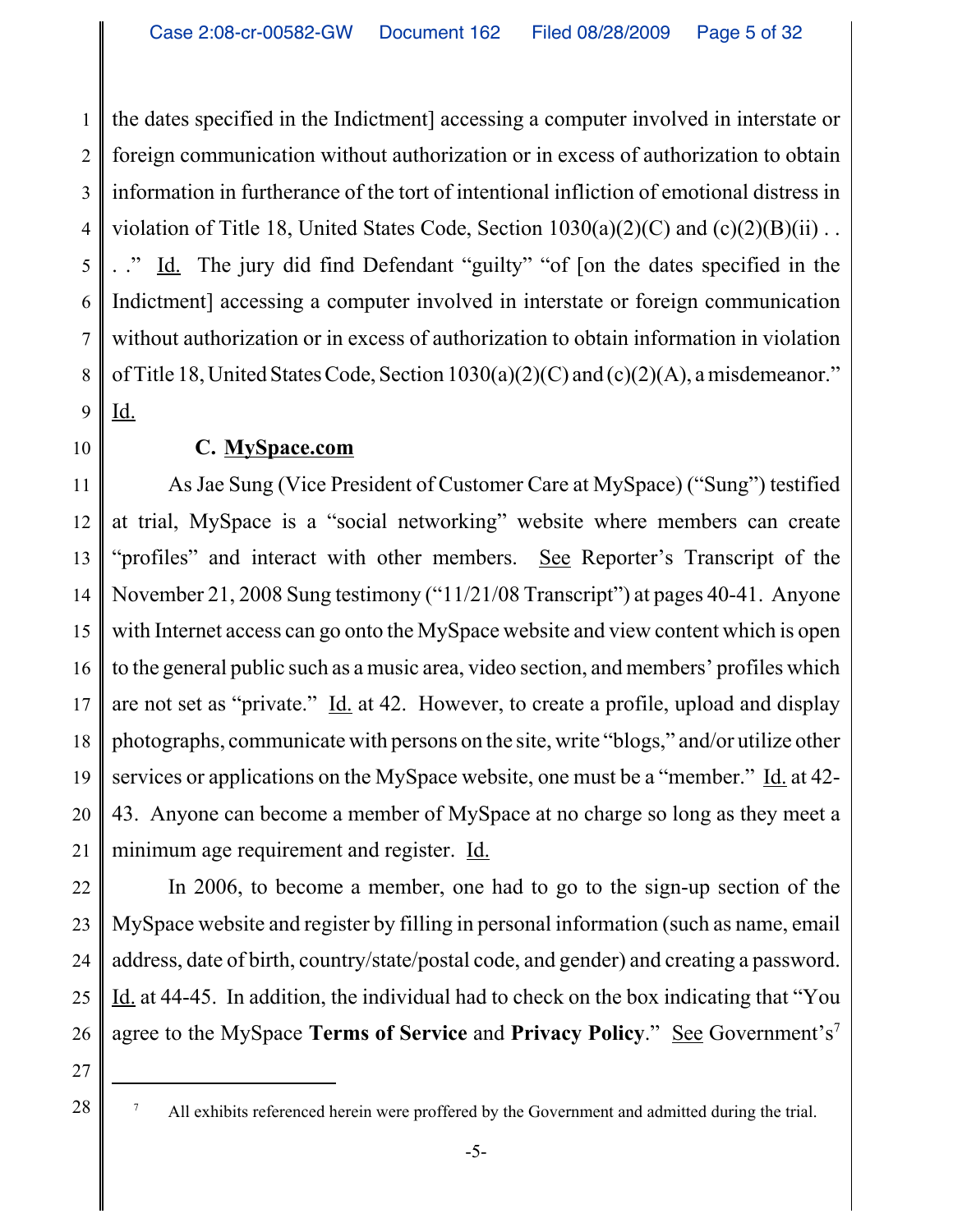1 2 3 4 5 6 7 8 9 10 11 Exhibit 1 at page 2 (emphasis in original); 11/21/08 Transcript at 45-47. The terms ofservice did not appear on the same registration page that contained this "check box" for users to confirm their agreement to those provisions. Id. In order to find the terms of service, one had (or would have had) to proceed to the bottom of the page where there were several "hyperlinks" including one entitled "Terms." 11/21/08 Transcript at 50; Exhibit 1 at 5. Upon clicking the "Terms" hyperlink, the screen would display the terms of service section of the website. **Id.** A person could become a MySpace member without ever reading or otherwise becoming aware of the provisions and conditions of the MySpace terms of service by merely clicking on the "check box" and then the "Sign Up" button without first accessing the "Terms" section. 11/21/08 Transcript at 94.<sup>8</sup>

12 13 14 As used in its website, "terms of service" refers to the "MySpace.com Terms of Use Agreement" ("MSTOS"). See Government's Exhibit 3. The MSTOS in 2006 stated, inter alia:

> This Terms of Use Agreement ("Agreement") sets forth the legally binding terms for your use of the Services. By using the Services, you agree to be bound by this Agreement, whether you are a "Visitor" (which means that you simply browse the Website) or you are a "Member" (which means that you have registered with Myspace.com).<br>The term "User" refers to a Visitor or a Member. You are only authorized to use the Services (regardless of whether your access or use is intended) if you agree to abide by all applicable laws and to this Agreement. Please read this Agreement carefully and save it. If you do not agree with it, you should leave the Website and discontinue use of the Services immediately. If you wish to become <sup>a</sup> Member, communicate with other Members and make use of the Services, you must read this Agreement and indicate your acceptance at the end of this document before proceeding.

Id. at 1.

15

16

17

18

19

20

21

22

23

24

<sup>26</sup> 27 28 Certain websites endeavor to compel visitors to read their terms of service by requiring them to scroll down through such terms before being allowed to click on the sign-on box or by placing the box at the end of the "terms" section of the site. Id. at 93. MySpace did not have such provisions in 2006. Id. See generally Southwest Airlines, Co. v. BoardFirst, L.L.C., 2007 U.S. Dist. LEXIS 96230 at \*13-16 & n.4 (N.D. Tex. 2007) (discussing various methods that websites employ to notify users of terms of service).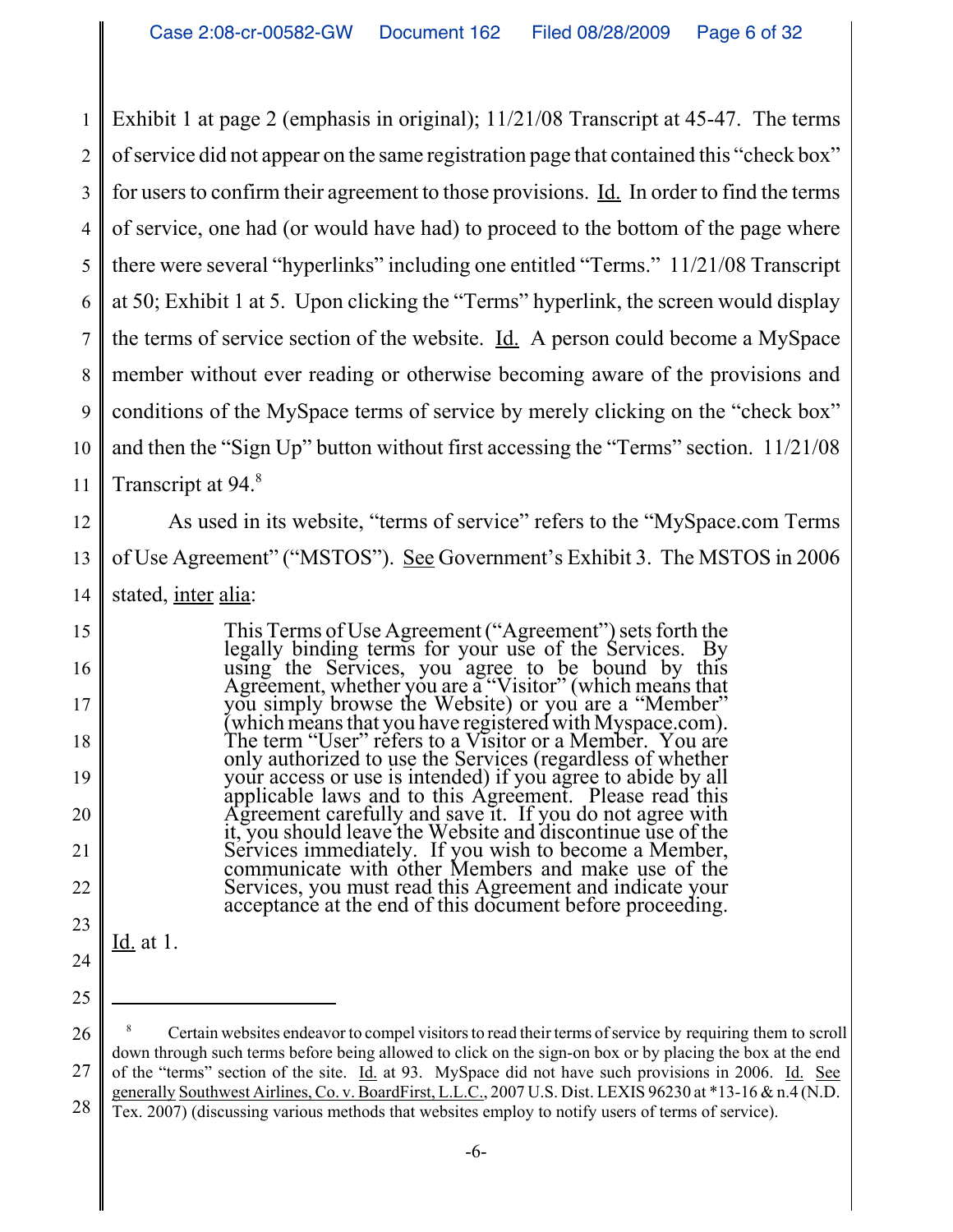By using the Services, you represent and warrant that (a) all registration information you submit istruthful and accurate; (b) you will maintain the accuracy of such information; (c) you are 14 years of age or older; and (d) your use of the Services does not violate any applicable law or regulation.

#### 4 Id. at 2.

1

2

3

5 6 7 8 9 10 11 12 13 14 15 16 17 18 19 20 21 22 23 24 25 26 27 28 The MSTOS prohibited the posting of a wide range of content on the website including (but not limited to) material that: a) "is potentially offensive and promotes racism, bigotry, hatred or physical harm of any kind against any group or individual"; b) "harasses or advocates harassment of another person"; c) "solicits personal information from anyone under 18"; d) "provides information that you know is false or misleading or promotes illegal activities or conduct that is abusive, threatening, obscene, defamatory or libelous"; e) "includes a photograph of another person that you have posted without that person's consent"; f) "involves commercial activities and/or sales without our prior written consent"; g) "contains restricted or password only access pages or hidden pages or images"; or h) "provides any phone numbers, street addresses, last names, URLs or email addresses . . . ." Id. at 4. MySpace also reserved the right to take appropriate legal action (including reporting the violating conduct to law enforcement authorities) against persons who engaged in "prohibited activity" which was defined as including, inter alia: a) "criminal or tortious activity", b) "attempting to impersonate another Member or person", c) "using any information obtained from the Services in order to harass, abuse, or harm another person", d) "using the Service in a manner inconsistent with any and all applicable laws and regulations", e) "advertising to, or solicitation of, any Member to buy or sell any products or services through the Services", f) "selling or otherwise transferring your profile", or g) "covering or obscuring the banner advertisements on your personal profile page . . . ." Id. at 5. The MSTOS warned users that "information provided by other MySpace.com Members (for instance, in their Profile) may contain inaccurate, inappropriate, offensive or sexually explicit material, products or services, and MySpace.com assumes no responsibility or liability for this material." Id. at 1-2.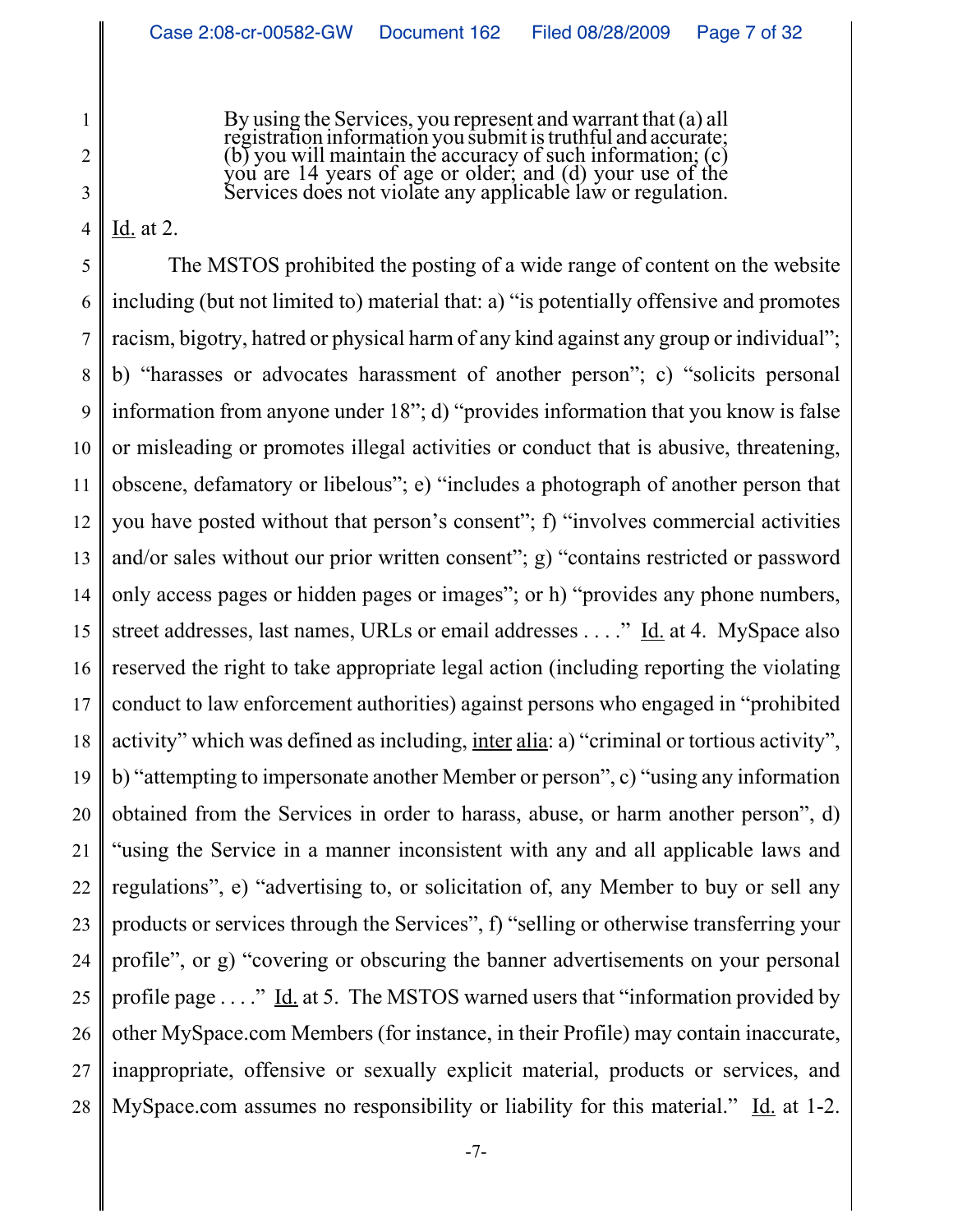1 2 3 4 5 6 7 Further, MySpace was allowed to unilaterally modify the terms of service, with such modifications taking effect upon the posting of notice on its website. Id. at 1. Thus, members would have to review the MSTOS each time they logged on to the website, to ensure that they were aware of any updates in order to avoid violating some new provision of the terms of service. Also, the MSTOS provided that "any dispute" between a visitor/member andMySpace "arising out ofthis Agreement must be settled by arbitration" if demanded by either party. Id. at 7.

8 9 10 11 12 13 14 15 16 17 18 19 20 21 22 At one point, MySpace was receiving an estimated 230,000 new accounts per day and eventually the number of profiles exceeded 400 million with over 100 million unique visitors worldwide. 11/21/08 Transcript at 74-75. "Generally speaking," MySpace would not monitor new accounts to determine if they complied with the terms of service except on a limited basis, mostly in regards to photographic content. Id. at 75. Sung testified that there is no way to determine how many of the 400 million existing MySpace accounts were created in a way that violated the MSTOS.<sup>9</sup> Id. at 82-84. The MySpace website did have hyperlinkslabelled "Safety Tips" (which contained advice regarding personal, private and financial security vis-a-vis the site) and "Report Abuse" (which allowed users to notify MySpace as to inappropriate content and/or behavior on the site). Id. at 51-52. MySpace attempts to maintain adherence to its terms of service.  $\underline{Id}$  at 60. It has different teams working in various areas such as "parent care" (responding to parents' questions about this site), handling "harassment/cyberbully cases, imposter profiles," removing inappropriate content, searching for underage users, etc. Id. at 60-61. As to MySpace's response to reports

- 23
- 24

25 26

27

28 Exhibit 3 at 3.

<sup>&</sup>lt;sup>9</sup> As stated in the MSTOS:

MySpace.com does not endorse and has no control over the Content. Content is not necessarily reviewed by MySpace.com prior to posting and does not necessarily reflect the opinions or policies of MySpace.com. MySpace.com makes no warranties, express or implied, as to the Content or to the accuracy and reliability of the Content or any material or information that you transmit to other Members.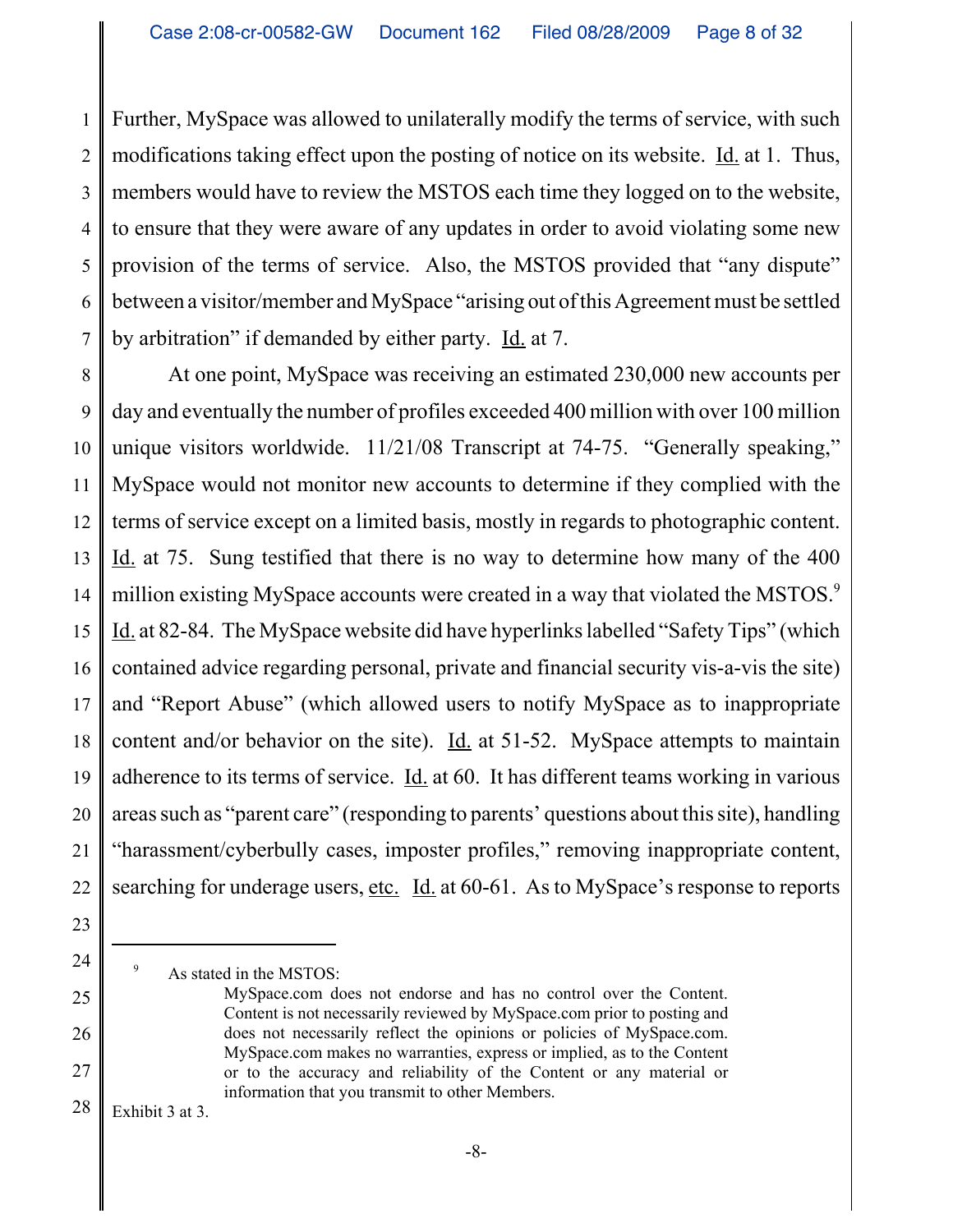1 of harassment:

2

3

4

It varies depending on the situation and what's being reported. It can range from . . . letting the user know that if they feel threatened to contact law enforcement, to us removing the profile, and in rare circumstances we would actually contact law enforcement ourselves.

5 Id. at 61.

6 7 8 9 10 11 Once a member is registered and creates his or her profile, the data is housed on computer servers which are located in Los Angeles County. Id. at 53. Members can create messages which can be sent to other MySpace members, but messages cannot be sent to or from other Internet service providers such as Yahoo!. Id. at 54. All communications among MySpace members are routed fromthe sender's computer through the MySpace servers in Los Angeles. Id. at 54-55.

12 13 14 15 16 17 18 19 20 21 22 Profiles created by adult MySpace members are by default available to any user who accesses the MySpace website. Id. at 56. The adult members can, however, place privacy settings on their accounts such that only pre-authorized "friends" are able to view the members' profile pages and contents. Id. For members over 16 but under 18, their profiles are by default set at "private" but can be changed by the member. Id. at 57. Members under 16 have a privacy setting for their profiles which cannot be altered to allow regular public access. Id. To communicate with a member whose profile has a privacy setting, one must initially send a "friend" request to that person who would have to accept the request. Id. at 57-58. To become a "friend" of a person under 16, one must not only send a "friend" request but must also know his or her email address or last name. Id. at 58.

23 24 According to Sung, MySpace owns the data contained in the profiles and the other content on the website.<sup>10</sup> MySpace is owned by Fox Interactive Media which

25 26

27

28

<sup>10</sup> Technically, as delineated in the MSTOS, Exhibit 3 at pages  $2-3$ :

By displaying or publishing ("posting") any Content, messages, text, files, images, photos, video, sounds, profiles, works or authorship, or any other materials (collectively, "Content") on or through the Services, you hereby

-9-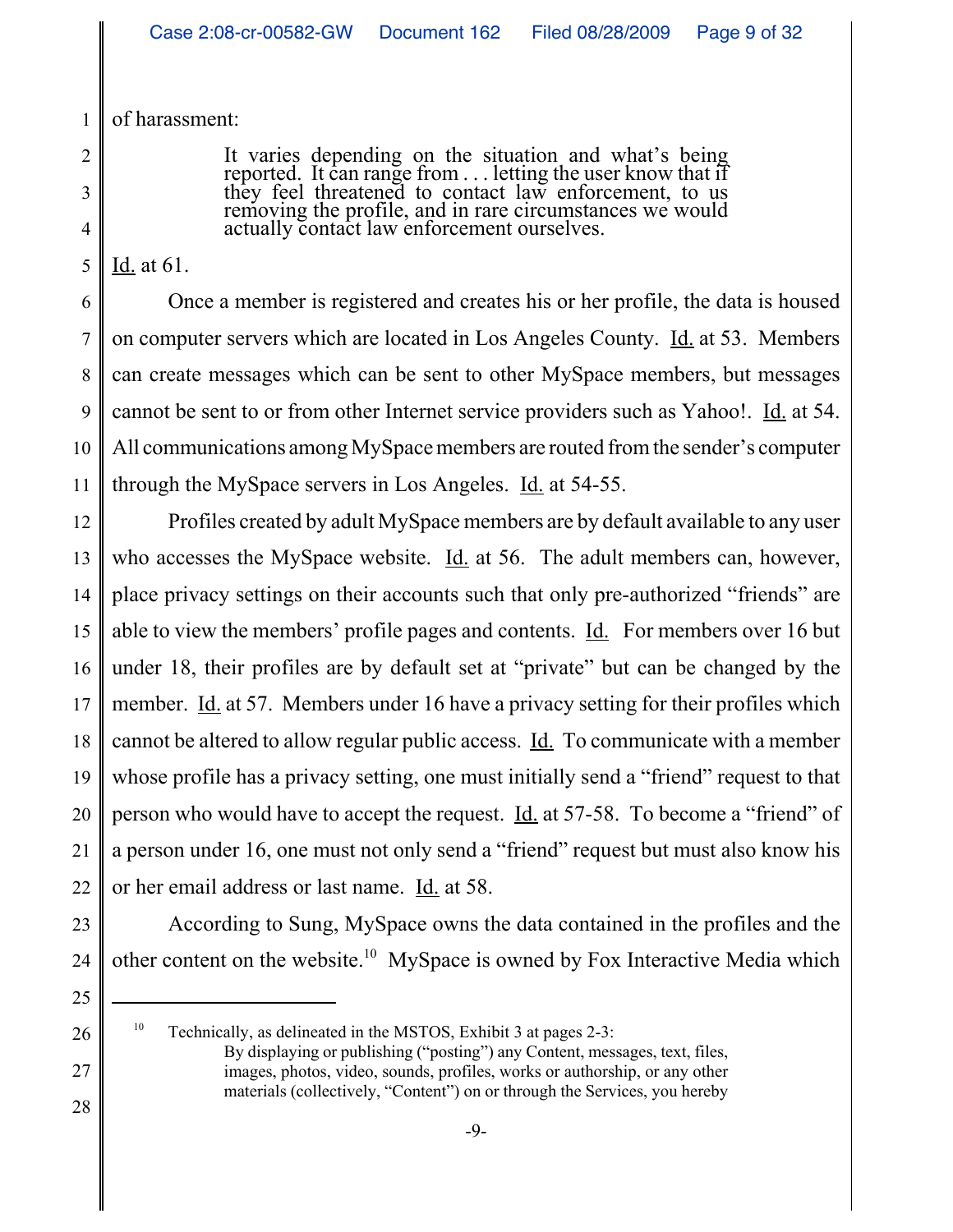is part of News Corporation. Id. at 42.

#### 2 **III. APPLICABLE LAW**

### **A. F.R.Crim.P. 29(c)**

4 5 6 7 8 9 10 11 12 13 14 A motion for judgment of acquittal under F.R.Crim.P. 29(c) may be made by a defendant seeking to challenge a conviction on the basis of the sufficiency of the evidence, see, e.g., United States v. Freter, 31 F.3d 783, 785 (9th Cir. 1994), or on other grounds including ones involving issues of law for the court to decide, see, e.g. United States v. Pardue, 983 F.2d 843, 847 (8th Cir. 1993) (issue as to whether a defendant is entitled to a judgment of acquittal based on outrageous government conduct is "one of law for the court"). Where the Rule 29(c) motion rests in whole or in part on the sufficiency of the evidence, the evidence must be viewed "in the light most favorable to the government" (see Freter, 31 F.3d at 785), with circumstantial evidence and inferences drawn in support of the jury's verdict. See United States v. Lewis, 787 F.2d 1318, 1323 (9th Cir. 1986).

15

16

17

18

19

20

21

22

23

24

25

26

27

28

1

3

### **B. The CFAA**

In 2006, the CFAA (18 U.S.C. § 1030) provided in relevant part that:

(a) Whoever  $-$ 

(2) intentionally accesses a computer without authorization or exceeds authorized access, and thereby obtains –

(A) information contained in a financial record of a financial institution, or of a card issuer as defined in section 1602(n) of title 15, or contained in a file of a consumer reporting agency on a consumer, as such terms are defined in the Fair Credit Reporting Act (15 U.S.C. 1681 et seq.);

grant to MySpace.com, a non-exclusive, fully-paid and royalty-free, worldwide license (with the right to sublicense through unlimited levels of sublicensees) to use, copy, modify, adapt, translate, publicly perform, publicly display, store, reproduce, transmit, and distribute such Content on and through the Services. Thislicense will terminate at the time you remove such Content from the Services. Notwithstanding the foregoing, a back-up or residual copy of the Content posted by you may remain on the MySpace.com servers after you have removed the Content from the Services, and MySpace.com retains the rights to those copies.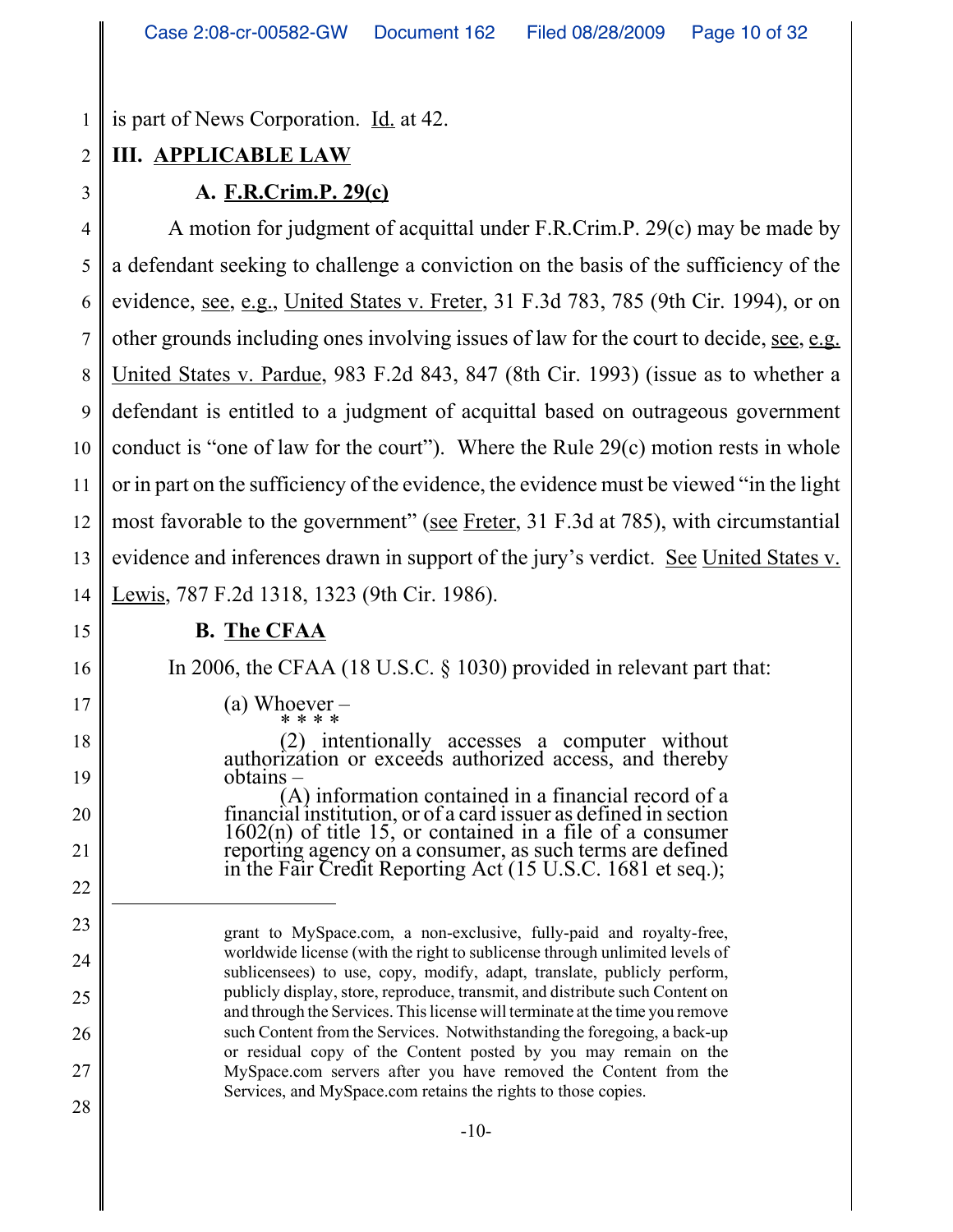1 2 3 4 5 6 7 8 9 10 11 12 13 14 15 16 17 18 19 20 21 22 23 24 (B) information from any department or agency of the United States; or (C) information from any protected computer if the conduct involved an interstate or foreign communica- $^{\rm 11} {\rm J}$ \* \* \* \* shall be punished as provided in subsection (c) of this section. \* \* \* \* (c) The punishment for an offense under subsection (a) or (b) of this section is –  $(2)(A)$  except as provided in subparagraph (B), a fine under this title or imprisonment for not more than one year, under this title or imprisonment for not more than one year, or both, in the case of an offense under subsection (a)(2), (a)(3), (a)(5)(A)(iii), or (a)(6) of this section which does not occur after a conviction for another offense under this section, or an attempt to commit an offense punishable under this subparagraph; ...<br>(B) a fine under this title or imprisonment for not more than 5 years, or both, in the case of an offense under subsection (a)(2), or an attempt to commit an offense<br>punishable under this subparagraph, if – punishable under this subparagraph, if – (i) the offense was committed for purposes of commercial advantage or private financial gain;<br>(ii) the offense was committed in furtherance of any criminal or tortious act in violation of the Constitution or laws of the United States or of any State; or (iii) the value of the information obtained exceeds  $$5,000$ ... As used in the CFAA, the term "computer" "includes any data storage facility or communication facility directly related to or operating in conjunction with such device . . . ." 18 U.S.C.  $\S$  1030(e)(1). The term "protected computer" "means a computer - (A) exclusively for the use of a financial institution or the United States Government . . . ; or (B) which is used in interstate or foreign commerce or communication  $\dots$ " Id. § 1030(e)(2). The term "exceeds authorized access" means "to access a computer with authorization and to use such access to obtain or alter information in the computer that the accesser is not entitled so to obtain or alter . . .

<sup>26</sup> 27 <sup>11</sup> On September 26, 2008, the Identity Theft Enforcement and Restitution Act of 2008 was passed which amended 18 U.S.C.  $\S$  1030(a)(2)(C) by inter alia striking the words "if the conduct involved an interstate or foreign communication" after "protected computer." See 110 P.L. 326, Title II, § 203, 112 Stat. 3560-65.

<sup>28</sup>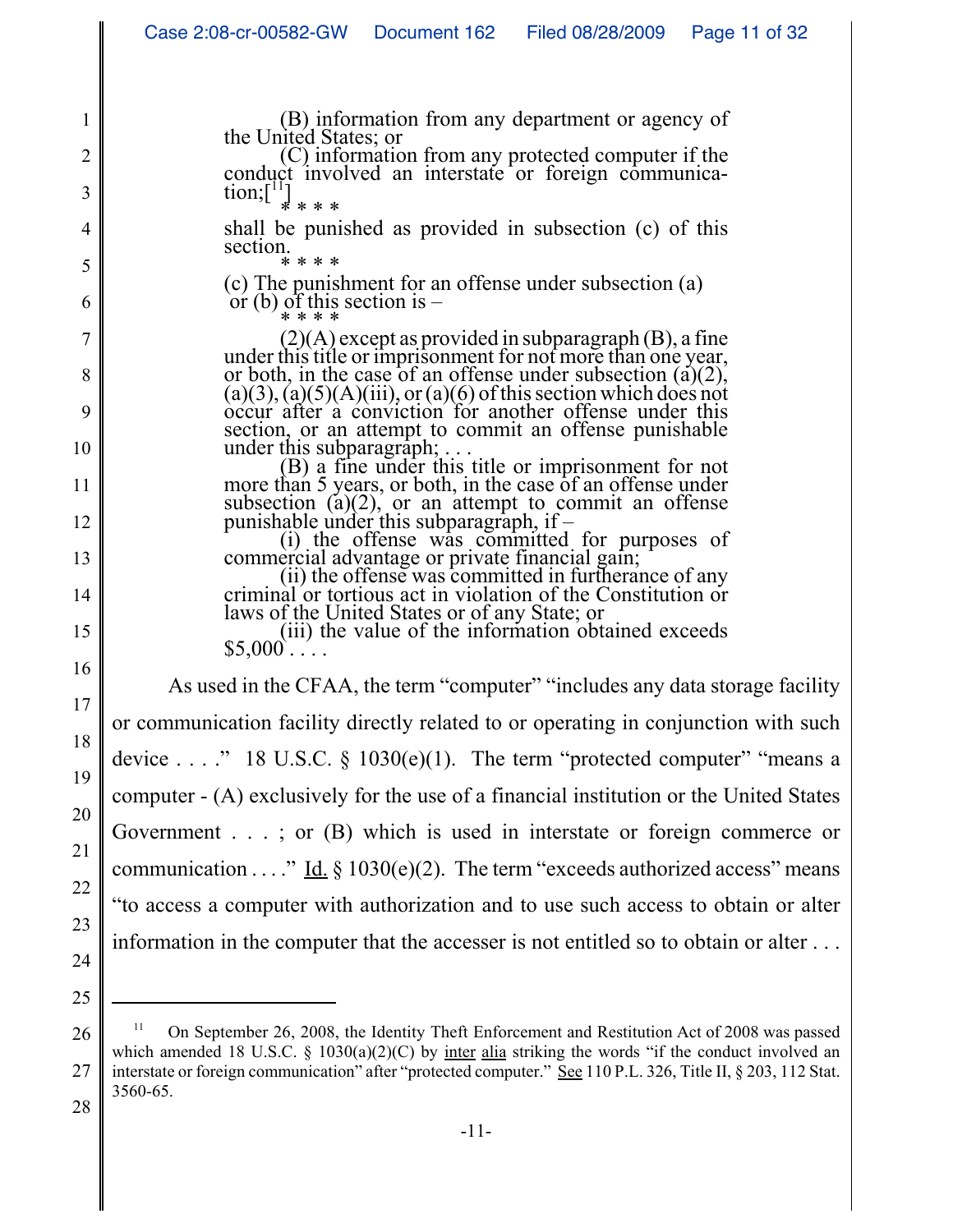1 ." Id.  $\S$  1030(e)(6).

2 3 4 5 6 7 In addition to providing criminal penalties for computer fraud and abuse, the CFAA also states that "[A]ny person who suffers damage or loss by reason of a violation of this section may maintain a civil action against the violator to obtain compensatory damages and injunctive relief or other equitable relief." 18 U.S.C. §  $1030(g)$ . Because of the availability of civil remedies, much of the law as to the meaning and scope of the CFAA has been developed in the context of civil cases.

- 8 **IV. DISCUSSION**
- 9

10

11

12

13

14

15

16

17

**A. The Misdemeanor 18 U.S.C. § 1030(a)(2)(C) Crime Based on Violation of a Website's Terms of Service**

During the relevant time period herein,<sup>12</sup> the misdemeanor 18 U.S.C.  $\S$  $1030(a)(2)(C)$  crime consisted of the following three elements:

First, the defendant intentionally [accessed without author-<br>ization] [exceeded authorized access of] a computer;

- Second, the defendant's access of the computer involved an interstate or foreign communication; and
	- Third, by [accessing without authorization] [exceeding authorized access to] a computer, the defendant obtained information from a computer . . . [used in interstate or foreign commerce or communication] . . . .

18 19 20 21 22 23 Ninth Circuit Model Criminal Jury Instruction 8.79 (2003 Ed.) (brackets in original). In this case, a central question is whether a computer user's intentional violation of one or more provisions in an Internet website's terms of services (where those terms condition access to and/or use of the website's services upon agreement to and compliance with the terms) satisfies the first element of section  $1030(a)(2)(C)$ . If the answer to that question is "yes," then seemingly, any and every conscious violation

- 24 of that website's terms of service will constitute a CFAA misdemeanor.
- 25

Initially, it is noted that the latter two elements of the section  $1030(a)(2)(C)$ 

26 27

<sup>&</sup>lt;sup>12</sup> See footnote 11, supra.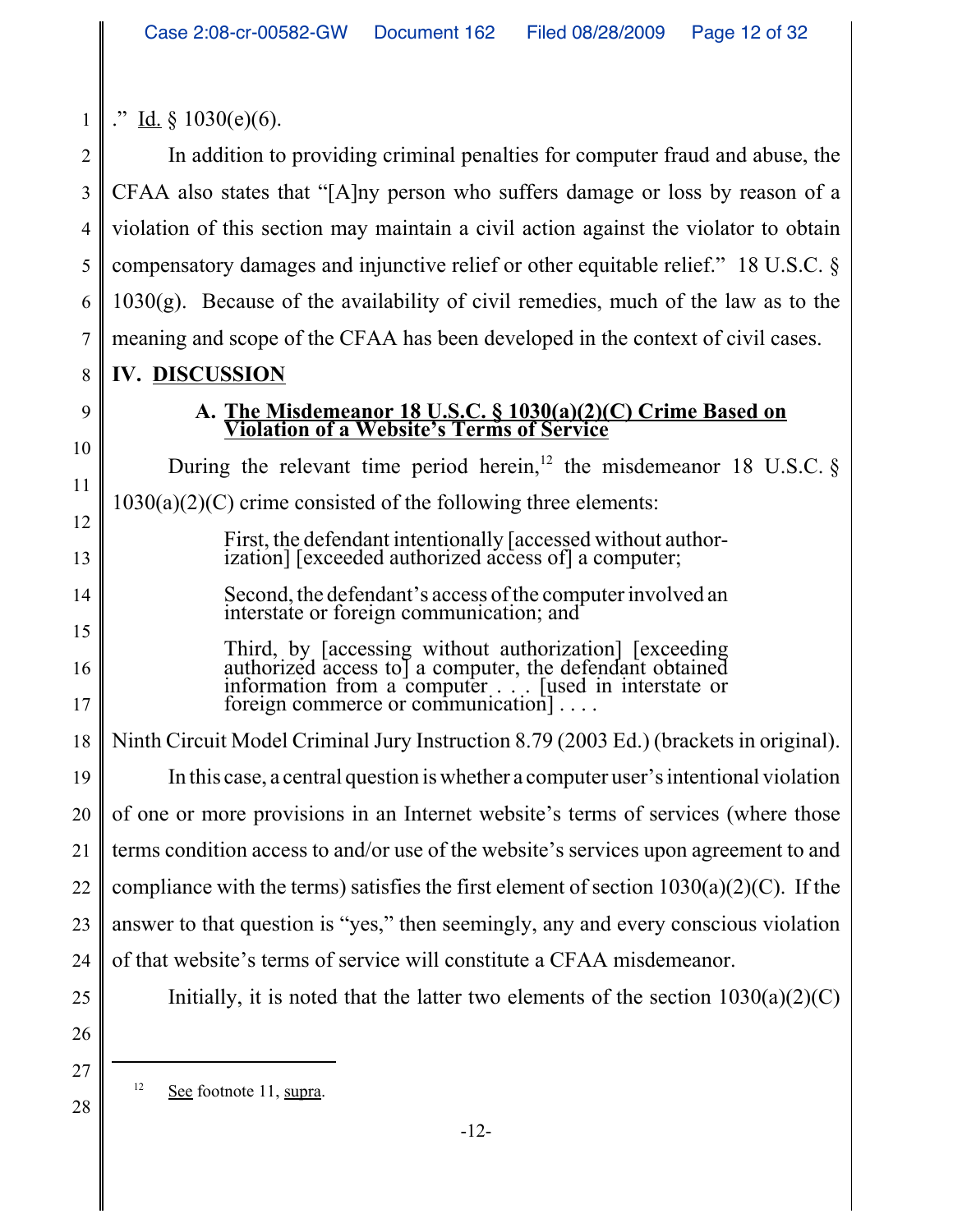1 2 3 4 5 6 7 8 9 10 11 12 13 14 15 16 17 18 crime will always be met when an individual using a computer contacts or communicates with an Internet website. Addressing them in reverse order, the third element requires "obtain[ing] information" from a "protected computer" - which is defined in 18 U.S.C.  $\S$  1030(e)(2)(B) as a computer "which is used in interstate or foreign commerce or communication . . . ." "Obtain[ing] information from a computer" has been described as "'includ[ing] mere observation of the data. Actual aspiration . . . need not be proved in order to establish a violation . . . .' S.Rep. No. 99-432, at 6-7 (1986), reprinted at 1986 U.S.C.C.A.N. 2479, 2484." Comment, Ninth Circuit Model Criminal Instructions 8.77. <sup>13</sup> As for the "interstate or foreign commerce or communication" component, the Supreme Court in Reno v. American Civil Liberties Union, 521 U.S. 844, 849 (1997), observed that: "The Internet is an international network of interconnected computers." See also Brookfield Communications v. West Coast Entertainment Corp., 174 F.3d 1036, 1044 (9thCir. 1999)("The Internet is a global network of interconnected computers which allows individuals and organizations around the world to communicate and to share information with one another."). The Ninth Circuit in United States v. Sutcliffe, 505 F.3d 944, 952 (9th Cir. 2007), found the Internet to be "similar to - and often using - our national network of telephone lines." It went on to conclude that:

> We have previously agreed that "[i]t can not be questioned that the nation's vast network of telephone lines constitutes interstate commerce," <u>United States v. Holder,</u><br>302 F.Supp. 296, 298 (D. Mont. 1969)), <u>aff'd and adopted,</u><br>427 F.2d 715 (9th Cir. 1970) (per curiam), and, a fortiori,<br>it seems clear that use of the internet i interstate commerce. As we have noted, "[t]he Internet engenders a medium of communication that enables information to be quickly, conveniently, and inexpensively disseminated to hundreds of millions of individuals worldwide." United States v. Pirello, 255 F.3d 728, 729 (9th Cir. 2001). It is "comparable . . . to both <sup>a</sup> vast library including millions of readily available and indexed publications and a sprawling mall offering goods and

26 27

28

19

20

21

22

23

24

As also stated in Senate Report No. 104-357, at 7 (1996), reprinted at 1996 WL 492169 (henceforth "S. Rep. No. 104-357"), ". . . the term 'obtaining information' includes merely reading it."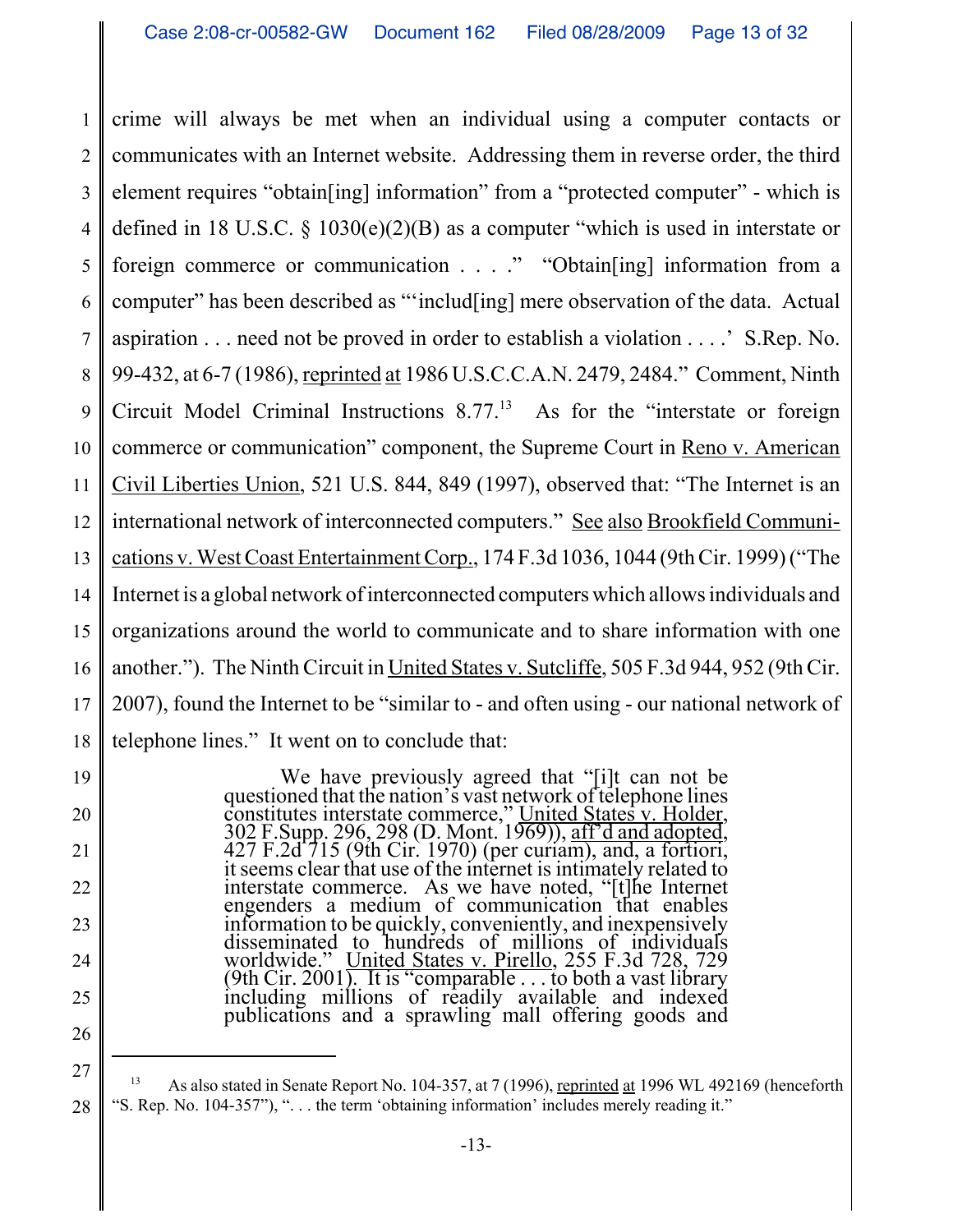services," ACLU, 521 U.S. at 853, and is "a valuable tool in today's commerce," Pirello, 255 F.3d at 730. We are therefore in agreement with the Eighth Circuit's conclusion that "[a]s both the means to engage in commerce and the method by which transactions occur, "the Internet is an instrumentality and channel of interstate commerce."<br>United States v. Trotter, 478 F.3d 918, 921 (8th Cir. 2007)<br>(per curiam) (quoting United States v. MacEwan, 445 F.3d 237, 245 (3d Cir. 2006)).

6 7 Id. at 952-53. Thus, the third element is satisfied whenever a person using a computer contacts an Internet website and reads any response from that site.

8 9 10 11 12 13 14 15 16 17 18 19 20 21 22 As to the second element (i.e., that the accessing of the computer involve an interstate or foreign communication),<sup>14</sup> an initial question arises as to whether the communication itself must be interstate or foreign (i.e., it is transmitted across state lines or country borders) or whether it simply requires that the computer system, which is accessed for purposes of the communication, is interstate or foreign in nature (for example, akin to a national telephone system).<sup>15</sup> The term "interstate or foreign communication" is not defined in the CFAA. However, as observed in Patrick Patterson Custom Homes, Inc. v. Bach, 586 F.Supp.2d 1026, 1033 (N.D. Ill. 2008), "[t]he plain language of section  $1030(a)(2)(C)$  requires that the conduct of unlawfully accessing a computer, and not the obtained information, must involve an interstate or foreign communication." See also Charles Schwab & Co. Inc. v. Carter, 2005 U.S. Dist. LEXIS 21348 at \*26 (N.D. Ill. 2005). It has been held that "[a]s a practical matter, a computer providing a 'web-based' application accessible through the internet would satisfy the 'interstate communication' requirement." Paradigm Alliance, Inc. v. Celeritas Technologies, LLC, 248 F.R.D. 598, 602 (D. Kan. 2008); see also Patrick

1

2

3

4

<sup>23</sup>

<sup>24</sup> 25 It is noted that, with the 2008 amendment to section  $1030(a)(2)(C)$  which struck the provision that "the conduct involved an interstate or foreign communication" (see footnote 11, supra), the second element is no longer a requirement for the CFAA 18 U.S.C.  $\S$  1030(a)(2)(C) crime, although the interstate/foreign nexus remains as part of the third element.

<sup>26</sup> 27 28 <sup>15</sup> A resolution of that question would not effect Defendant's conviction here since the undisputed evidence at trial is that MySpace's server is connected to the Internet and the communications made by the alleged conspirators in O'Fallon, Missouri to Megan would automatically be routed to MySpace's server in Beverly Hills, California where it would be stored and thereafter sent to or retrieved by Megan in O'Fallon.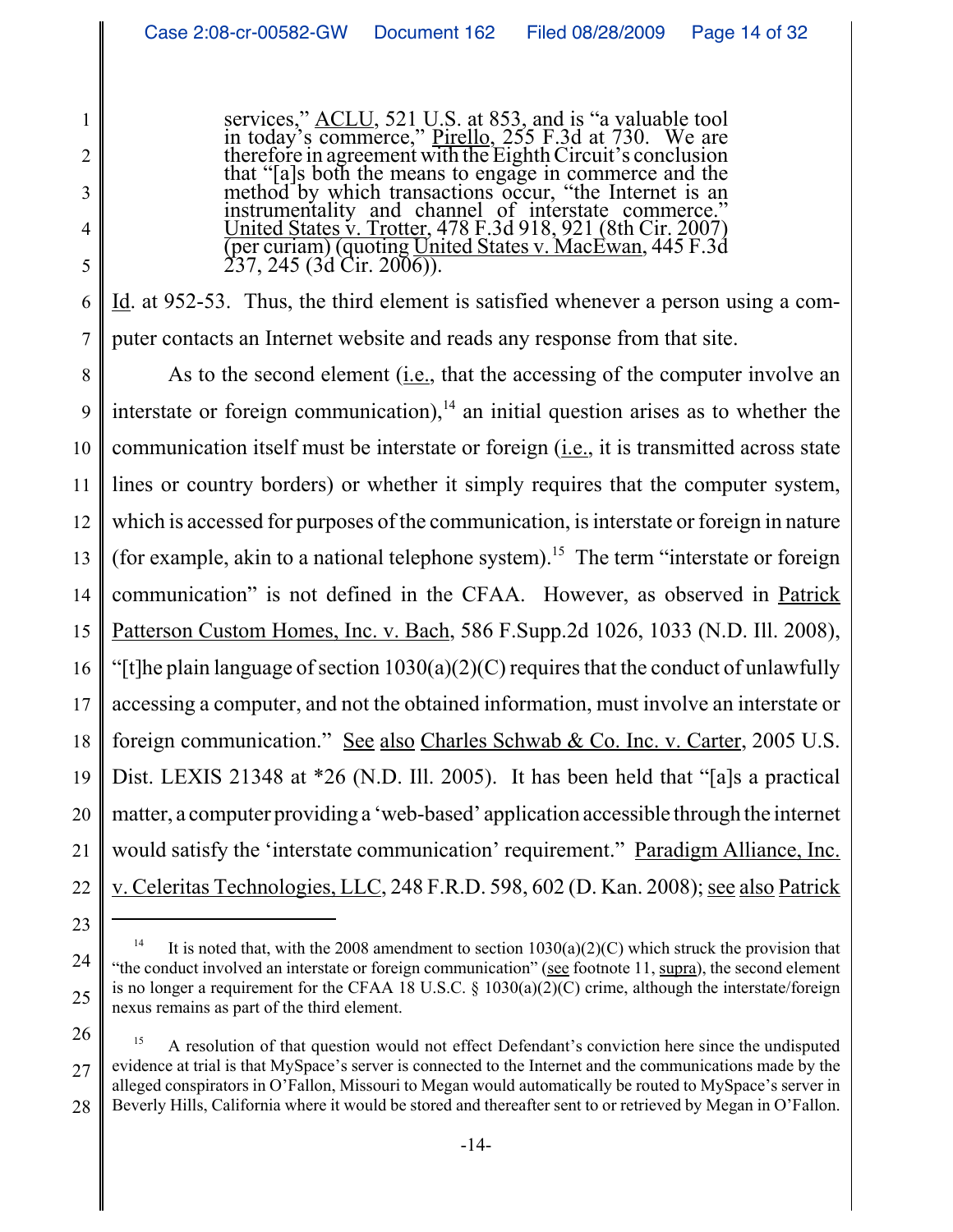1 2 3 4 5 Patterson Custom Homes, 586 F.Supp.2d at 1033-34; Modis, Inc. v. Bardelli, 531 F.Supp.2d 314, 318-19 (D. Conn. 2008); Charles Schwab & Co., 2005 U.S. Dist. LEXIS 21348 at \*26-27. This interpretation is consistent with the legislative history of the CFAA.16 Therefore, where contact is made between an individual's computer and an Internet website, the second element is per se established.

6 7 8 9 10 11 12 13 14 15 16 17 18 19 As to the first element (i.e. intentionally accessing a computer without authorization or exceeding authorized access), the primary question here is whether any conscious violation of an Internet website's terms of service will cause an individual's contact with the website via computer to become "intentionally access[ing] . . . without authorization" or "exceeding authorization." Initially, it is noted that three of the key terms of the first element (i.e., "intentionally," "access a computer," and "without authorization") are undefined, and there is a considerable amount of controversy as to the meaning of the latter two phrases. See EF Cultural Travel BV v. Explorica, Inc., 274 F.3d 577, 582 n.10 (1st Cir. 2001) ("Congress did not define the phrase 'without authorization,' perhaps assuming that the words speak for themselves. The meaning, however, has proven to be elusive."); Southwest Airlines Co. v. BoardFirst, L.L.C., 2007 U.S. Dist. LEXIS 96230 at \*36 (N.D. Tex. 2007) ("BoardFirst") ("The CFAA does not define the term 'access'."); Orin S. Kerr, Cybercrime's Scope:Interpreting "Access" and "Authorization" inComputer Misuse

20

21

22

23

24

25

26

27

<sup>&</sup>lt;sup>16</sup> For example, as stated in S. Rep. No. 104-357, at 13:

The bill would amend subsection  $1030(e)(2)$  by replacing the term "Federal interest computer" with the new term "protected computer" and a new definition . . . . The new definition also replaces the current limitation in subsection  $1030(e)(2)(B)$  of "Federal interest computer" being "one of two or more computers used in committing the offense, not all of which are located in the same State." Instead, "protected computer" would include computers "used in interstate or foreign commerce or communications." Thus, hackers who steal information or computer usage from computers in their own State would be subject to this law, under amended section  $1030(a)(4)$ , if the requisite damage threshold is met and the computer is used in interstate commerce or foreign commerce or communications.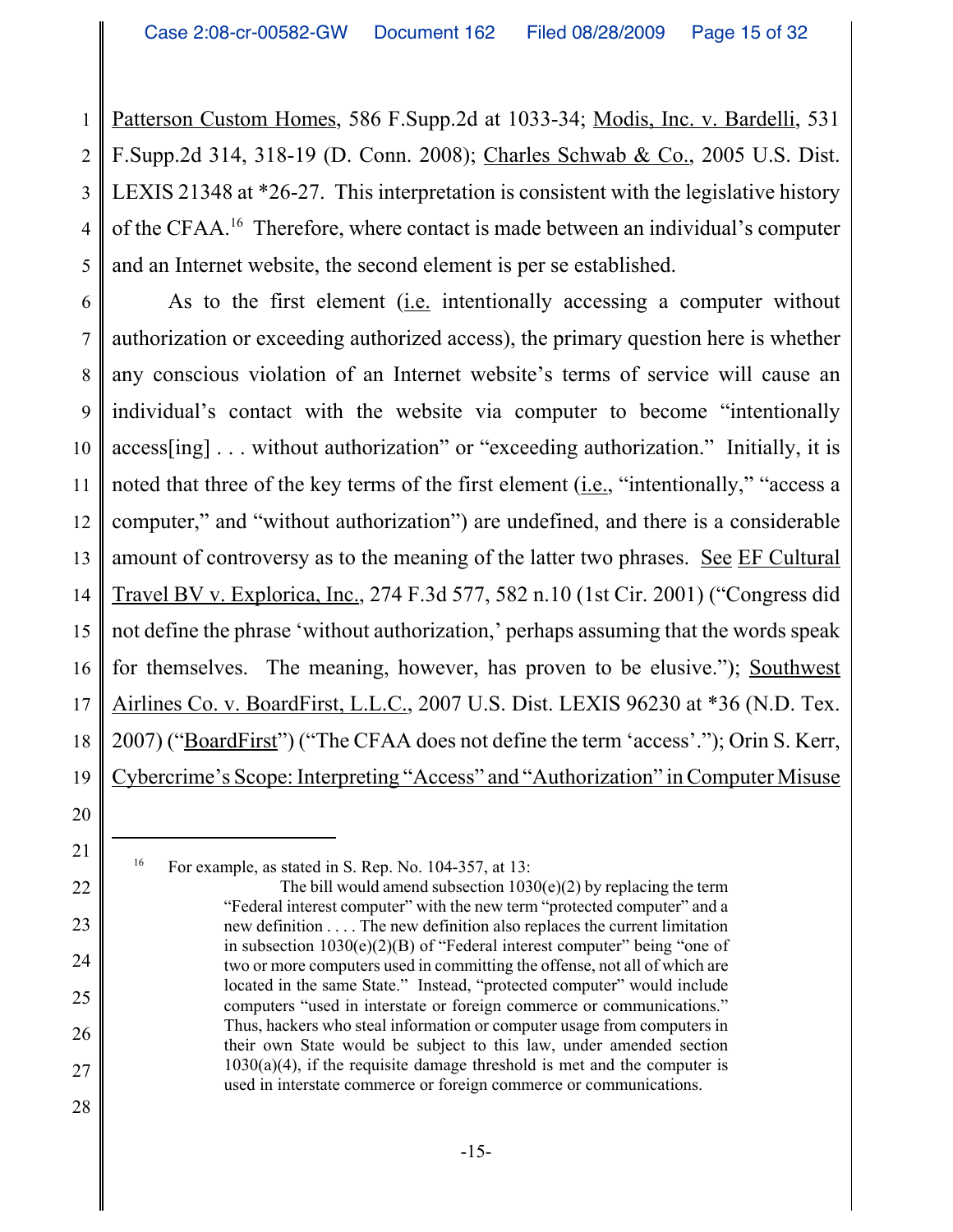1 Statutes, 78 N.Y.U. L. Rev. 1596, 1619-21 (2003) ("Kerr, Cybercrime's Scope");

2 3 4 Mark A. Lemley, Place and Cyberspace, 91 Cal. L. Rev. 521, 528-29 (2003); Dan Hunter, Cyberspace as Place and the Tragedy of the Digital Anticommons, 91 Cal. L. Rev. 439, 477 (2003).

5 6 7 8 9 10 11 While "intentionally" is undefined, the legislative history of the CFAA clearly evinces Congress's purpose in its choice of that word. Prior to 1986, 18 U.S.C. §  $1030(a)(2)$  utilized the phrase "knowingly accesses." See United States Code 1982 Ed. Supp. III at 16-17. In the 1986 amendments to the statute, the word "intentionally" was substituted for the word "knowingly." See 18 U.S.C.A. § 1030 "Historical and Statutory Notes" at 450 (West 2000). In Senate Report No. 99-432 at 5-6, reprinted at 1986 U.S.C.C.A.N. 2479, 2483-84, it was stated that:

Section  $2(a)(1)$  amends 18 U.S.C. 1030 $(a)(2)$  to change the scienter requirement from "knowingly" to "intentionally," for two reasons. First, intentional acts of unauthorized access - rather than mistaken, inadvertent, or careless ones-<br>are precisely what the Committee intends to proscribe.<br>Second, the Committee is concerned that the "knowingly"<br>standard in the existing statute might be inappro casesinvolving computer technology . . . . The substitution of an "intentional" standard is designed to focus Federal criminal prosecutions on those whose conduct evinces a clearintent to enter,without proper authorization, computer files or data belonging to another. Again, this will comport with the Senate Report on the Criminal Code, which states that "'intentional' means more than that one voluntarily engaged in conduct or caused a result. Such conduct or the causing of the result must have been the person's conscious objective." [Footnote omitted.]

12

13

14

15

16

17

18

19

20

21 22 23 24 25 26 Under  $\S$  1030(a)(2)(C), the "requisite intent" is "to obtain unauthorized access of a protected computer." United States v. Willis, 476 F.3d 1121, 1125 (10th Cir. 2007) ("The government need not also prove that . . . the information was used to any particular ends."); see also S.Rep. No.104-357, at 7-8 ("[T]he crux of the offense under subsection  $1030(a)(2)(C)$ ... is abuse of a computer to obtain the information.").

27 28 As to the term "accesses a computer," one would think that the dictionary definition of verb transitive "access" would be sufficient. That definition is "to gain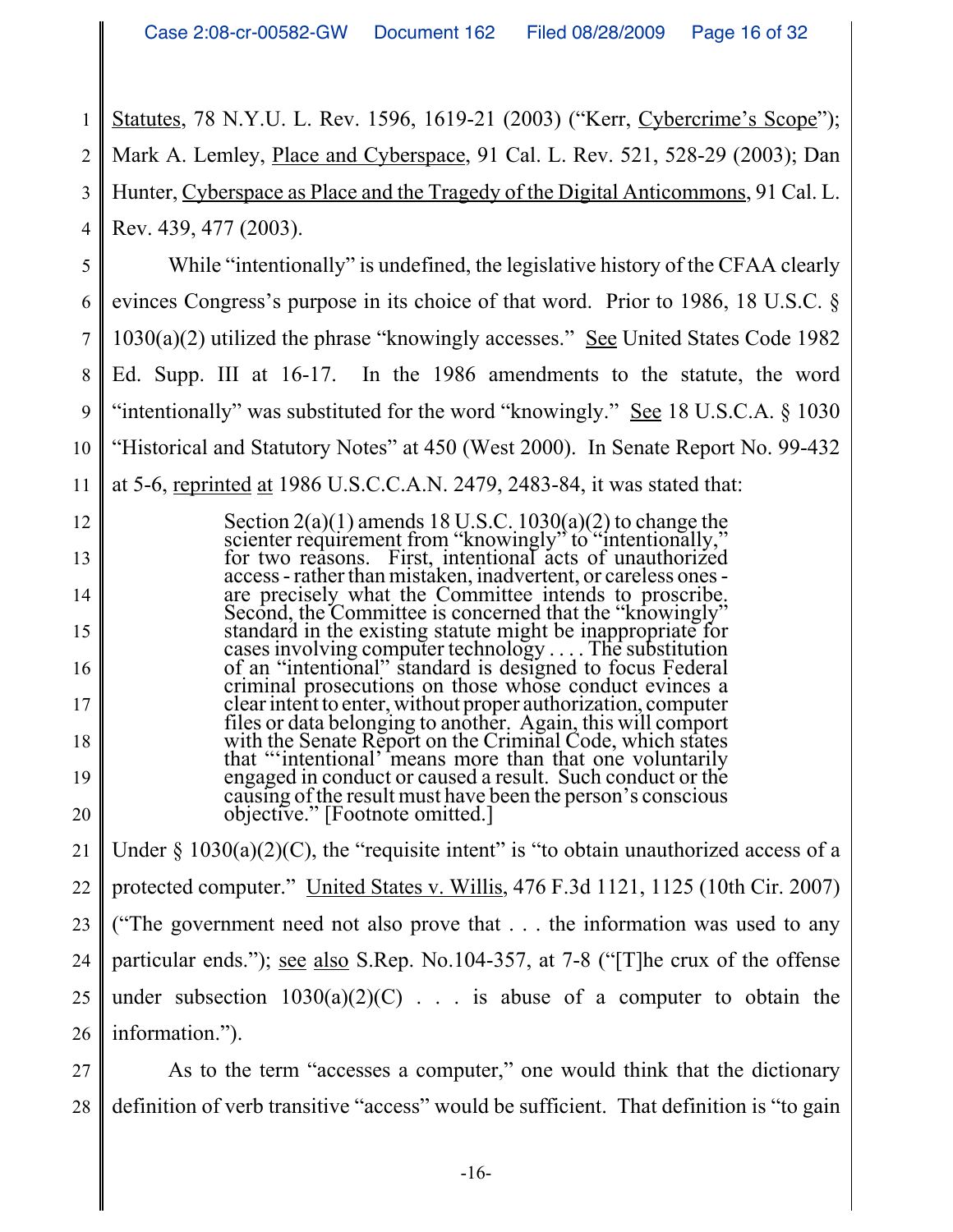1 2 3 4 5 6 7 8 9 or have access to; to retrieve data from, or add data to, a database . . . ." Webster's New World Dictionary, Third College Edition, 7 (1988) (henceforth "Webster's New World Dictionary"). Most courts that have actually considered the issue of the meaning of the word "access" in the CFAA have basically turned to the dictionary meaning. See e.g. BoardFirst, 2007 U.S. Dist. LEXIS 96230 at \*36; Role Models Am., Inc. v. Jones, 305 F. Supp. 2d 564, 566-57 (D. Md. 2004); Am. Online, Inc. v. Nat'l Health Care Discount, Inc., 121 F.Supp.2d 1255, 1272-73 (N.D. Iowa 2000). However, academic commentators have generally argued for a different interpretation of the word. For example, as stated in Patricia L. Bellia, Defending Cyberproperty,

10 79 N.Y.U. L. Rev. 2164, 2253-54 (2004):

11 12 13 14 15 16 17 18 19 20 We can posit two possible readings of the term "access." First, it is possible to adopt a broad reading, under which "access" means any interaction between two computers. In other words, "accessing" a computer simply means transmitting electronic signals to a computer that the computer processes in some way. A narrower under-<br>standing of "access" would focus not merely on the successful exchange of electronic signals, but rather on conduct by which one is in a position to obtain privileges or information not available to the general public. The choice between these two meanings of "access" obviously affects what qualifies as unauthorized conduct. If we adopt the broader reading of access, and any successful interaction between computers qualifies, then breach of policies or contractual terms purporting to outline permissible uses of Under the narrower reading of access, however, only breach of a code-based restriction on the system would qualify.

21 22 23 24 25 26 27 Professor Bellia goes on to conclude that "[c]ourts would better serve both the statutory intent of the CFAA and public policy by limiting its application to unwanted uses only in connection with code-based controls on access." Id. at 2258. But see Kerr,Cybercrime's Scope, 78 N.Y.U. L.Rev. at 1619-21, 1643, and 1646-48 (arguing for a "broad construction of access . . . . as any successful interaction with the computer"). It is simply noted that, while defining "access" in terms of a code-based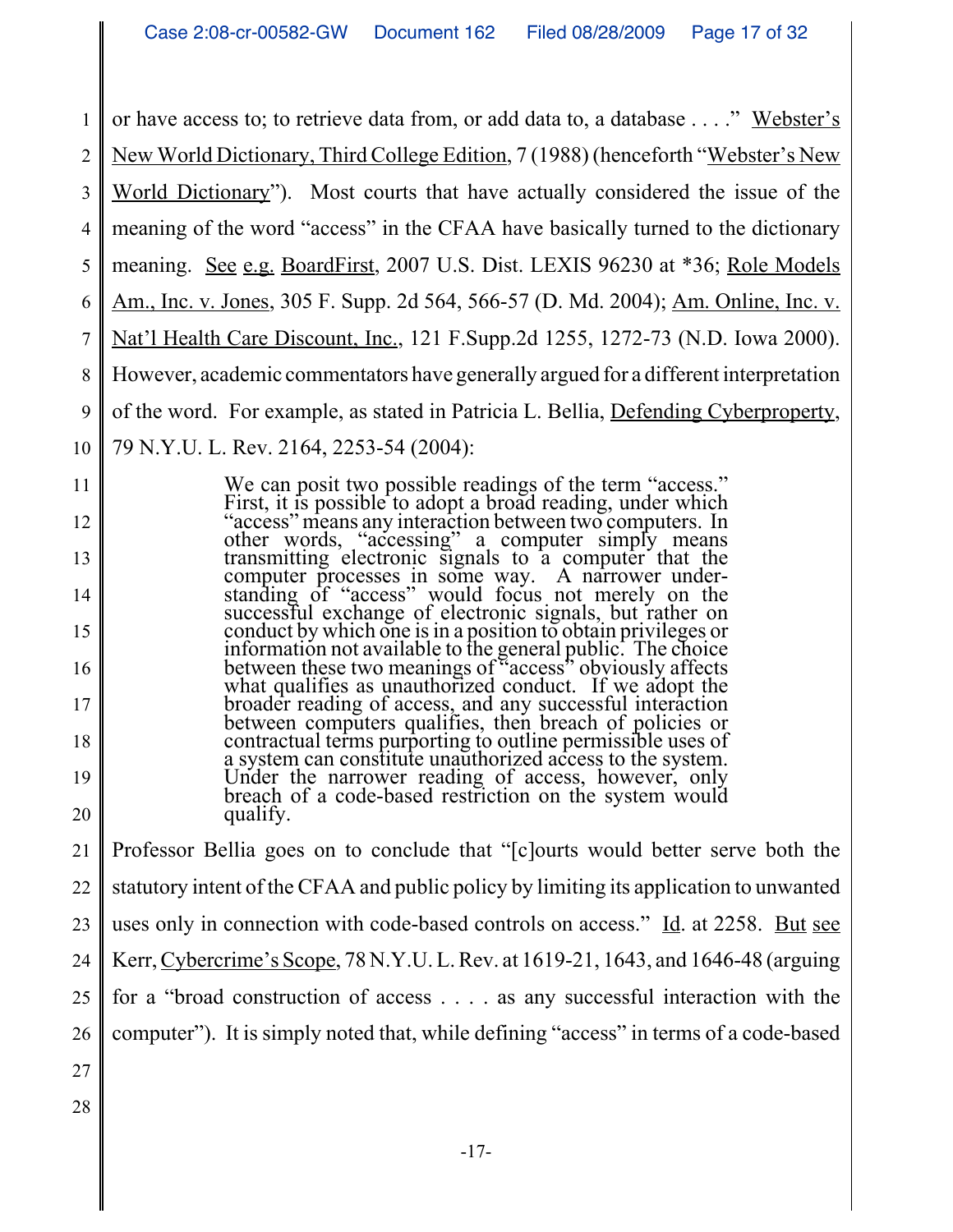1 2 restriction might arguably be a preferable approach, no case has adopted  $it^{17}$  and the CFAA legislative history does not support it.

3 4 5 6 7 8 9 10 11 12 13 14 15 16 17 18 19 20 21 22 23 24 25 As to the term "without authorization," the courts that have considered the phrase have taken a number of different approaches in their analysis. See generally Kerr, Cybercrime's Scope, 78 N.Y.U. L. Rev. at 1628-40. Those approaches are usually based upon analogizing the concept of "without authorization" as to computers to a more familiar and mundane predicate presented in or suggested by the specific factual situation at hand. See e.g. United States v. Phillips, 477 F.3d 215, 219 (5th Cir.), cert. denied, 128 S.Ct. 119 (2007), ("Courts have therefore typically analyzed the scope of a user's authorization to access a protected computer on the basis of the expected norms of intended use or the nature of the relationship established between the computer owner and the user."). Thus, for example, where a case arises in the context of employee misconduct, some courts have treated the issue as falling within an agency theory of authorization. See, e.g., International Airport Centers, L.L.C. v. Citrin, 440 F.3d 418, 420-21 (7th Cir. 2006); Shurgard Storage Centers, Inc. v. Safeguard Self Storage, Inc., 119 F.Supp.2d 1121, 1124-25 (W.D. Wash. 2000). Likewise, the Ninth Circuit (in dealing with the issue of purported consent to access emails pursuant to a subpoena obtained in bad faith in the context of the Stored Communications Act, 18 U.S.C. § 2701 et seq., and the CFAA) applied the law of trespass to determine whether a subpoenaed party had effectively authorized the defendants' access. See Theofel v. Farey-Jones, 359 F.3d 1066, 1072- 75, 1078 (9th Cir. 2004). Further, where the relationship between the parties is contractual in nature or resembles such a relationship, access has been held to be unauthorized where there has been an ostensible breach of contract. See e.g., EF Cultural Travel BV, 274 F.3d at 583-84; Phillips, 477 F.3d at 221 ("[c]ourts have

26 27

<sup>17</sup> But see BoardFirst, 2007 U.S. Dist. LEXIS 96230 at \*43-44 ("§ 1030(a)(2)(C). However, the BoardFirst court did not adopt a "code-based" definition of "accessing without authorization" but requested further briefing on the issue.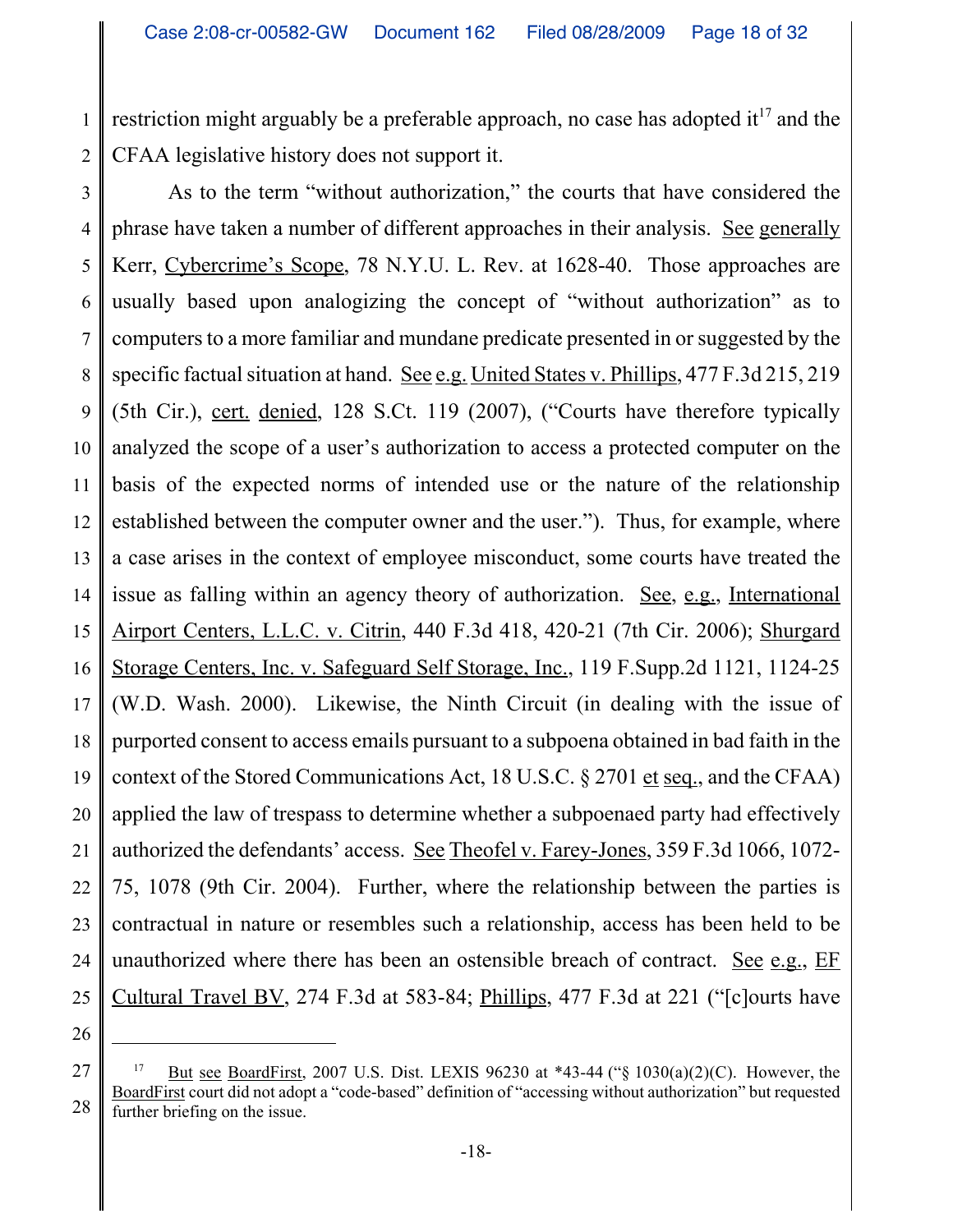1 2 3 4 5 6 7 recognized that authorized access typically arises only out of a contractual or agency relationship."). But see Brett Senior & Associates v. Fitzgerald, 2007 U.S. Dist. LEXIS 50833 at \*13-14 (E.D. Pa. 2007) (observing - in the context of an employee's breach of a confidentiality agreement when he copied information from his firm's computer files to give to his new employer: "It is unlikely that Congress, given its concern 'about the appropriate scope of Federal jurisdiction' in the area of computer crime, intended essentially to criminalize state-law breaches of contract.").

8 9 10 11 12 13 14 15 16 17 18 19 20 21 Within the breach of contract approach, most courts that have considered the issue have held that a conscious violation of a website's terms of service/use will render the access unauthorized and/or cause it to exceed authorization. See, e.g., Southwest Airlines Co. v. Farechase, Inc., 318 F.Supp.2d 435, 439-40 (N.D. Tex. 2004); Nat'l Health Care Disc., Inc., 174 F.Supp.2d at 899; Register.com, Inc. v. Verio, Inc., 126 F.Supp.2d 238, 247-51 (S.D.N.Y. 2000), aff'd, 356 F.3d 393 (2d Cir. 2004); Am. Online, Inc. v. LCGM, Inc., 46 F.Supp.2d 444, 450 (E.D. Va. 1998); see also EF Cultural Travel BV v. Zefer Corp., 318 F.3d 58, 62-63 (1st Cir. 2003) ("A lack of authorization could be established by an explicit statement on the website restricting access . . . . [W]e think that the public website provider can easily spell out explicitly what is forbidden  $\dots$ ."). But see BoardFirst, 2007 U.S. Dist. LEXIS 96230 at \*40 (noting that the above cases and their particular application of the law "have received their share of criticism from commentators"). The court in BoardFirst further stated:

- 22
- 23 24

25

26

27

28

[I]t is at least arguable here that BoardFirst's access of the Southwest website is not at odds with the site's intended function; after all, the site is designed to allow users to obtain boarding passes for Southwest flights via the computer. In no sense can BoardFirst be considered an "outside hacker[] who break[s] into a computer" given that southwest.com is a publicly available website that anyone can access and use. True, the Terms posted on south- west.com do not give sanction to the particular *manner* in which BoardFirst uses the site -- to check in Southwest customers for financial gain. But then again § 1030 (a)(2)(C) does not forbid the *use* of a protected computer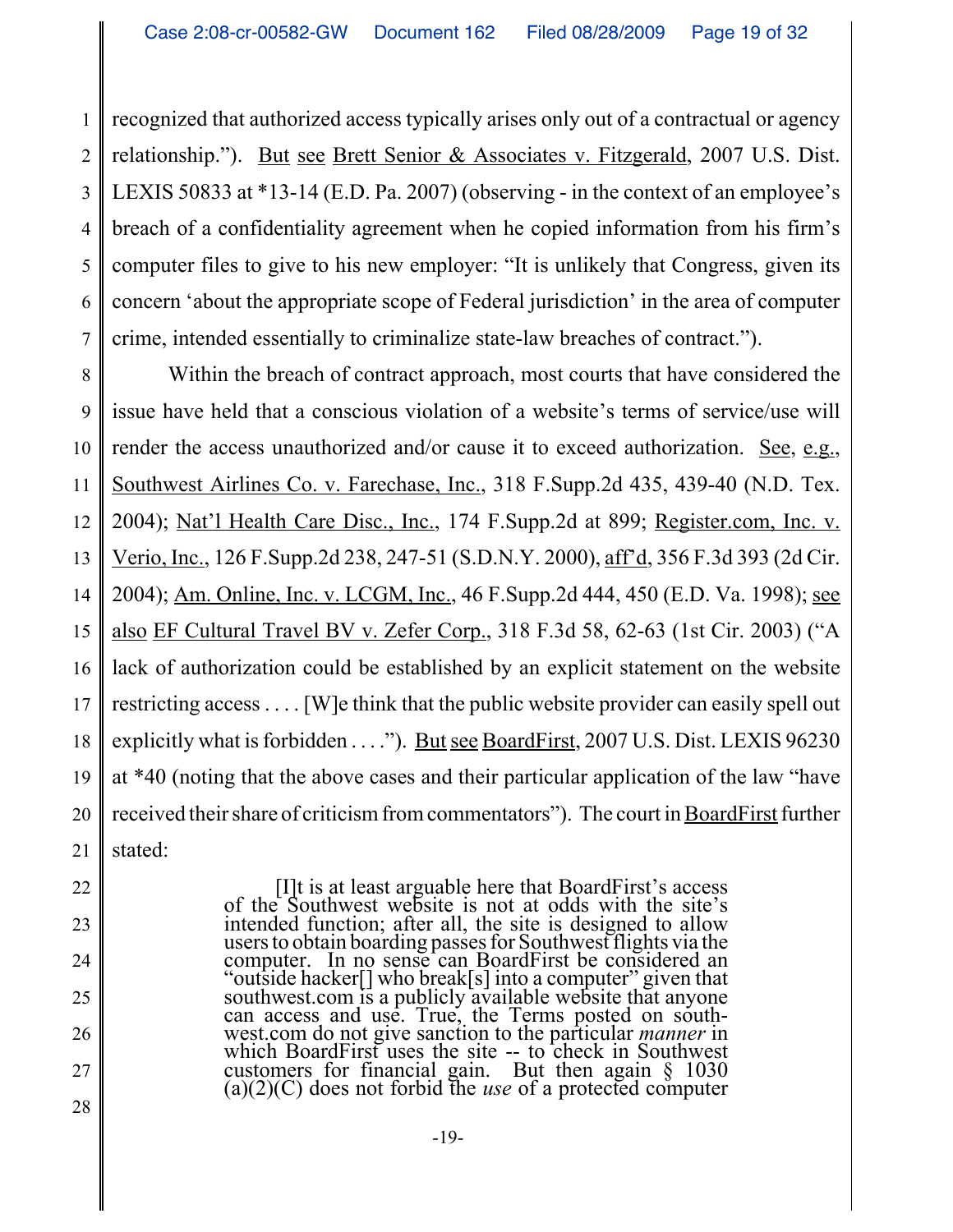for any prohibited *purpose*; instead it prohibits one from intentionally *accessing* <sup>a</sup> computer "without authorization". As previously explained, the term "access", while not defined by the CFAA, ordinarily means the "freedom or ability to . . . make use of" something. Here BoardFirst or any other computer user obviously has the *ability* to make use of southwest.com given the fact that it is <sup>a</sup> publicly available website the access to which is not protected by any sort of code or password. *Cf. Am. Online,* 121 F.Supp.2d at 1273 (remarking that it is unclear whether an AOL member's violation of the AOL membership agreement results in "unauthorized access").[<sup>18</sup>]

Id. at 43-44 (emphasis in original).

In this particular case, as conceded by the Government,<sup>19</sup> the only basis for finding that Drew intentionally accessed MySpace's computer/servers without authorization and/or in excess of authorization was her and/or her co-conspirator's violations ofthe MSTOS by deliberately creating the false Josh Evans profile, posting a photograph of a juvenile without his permission and pretending to be a sixteen year old O'Fallon resident for the purpose of communicating with Megan. Therefore, if conscious violations of the MySpace terms of service were not sufficient to satisfy the first element of the CFAA misdemeanor violation as per 18 U.S.C. §§ 1030(a)(2)(C) and  $1030(b)(2)(A)$ , Drew's Rule 29(c) motion would have to be granted on that basis alone. However, this Court concludes that an intentional breach of the MSTOS can potentially constitute accessing the MySpace computer/server without authorization and/or in excess of authorization under the statute.

There is nothing in the way that the undefined words "authorization" and "authorized" are used in the CFAA (or from the CFAA's legislative history<sup>20</sup>) which

Subsequently, the court in Am. Online did conclude that violating the website's terms of service would be sufficient to constitute "exceed [ing] authorized access." 174 F. Supp. 2d at 899.

<sup>&</sup>lt;sup>19</sup> See Reporter's Transcript of July 2, 2009 Hearing at 3-4.

<sup>28</sup> <sup>20</sup> For example, when Congress added the term "exceeds authorized access" to the CFAA in 1986 and defined it as meaning "to access a computer with authorization and to use such access to obtain or alter information in the computer that the accesser is not entitled so to obtain or alter", it was observed that the definition (which includes the concept of accessing a computer with authorization) was "self-explanatory."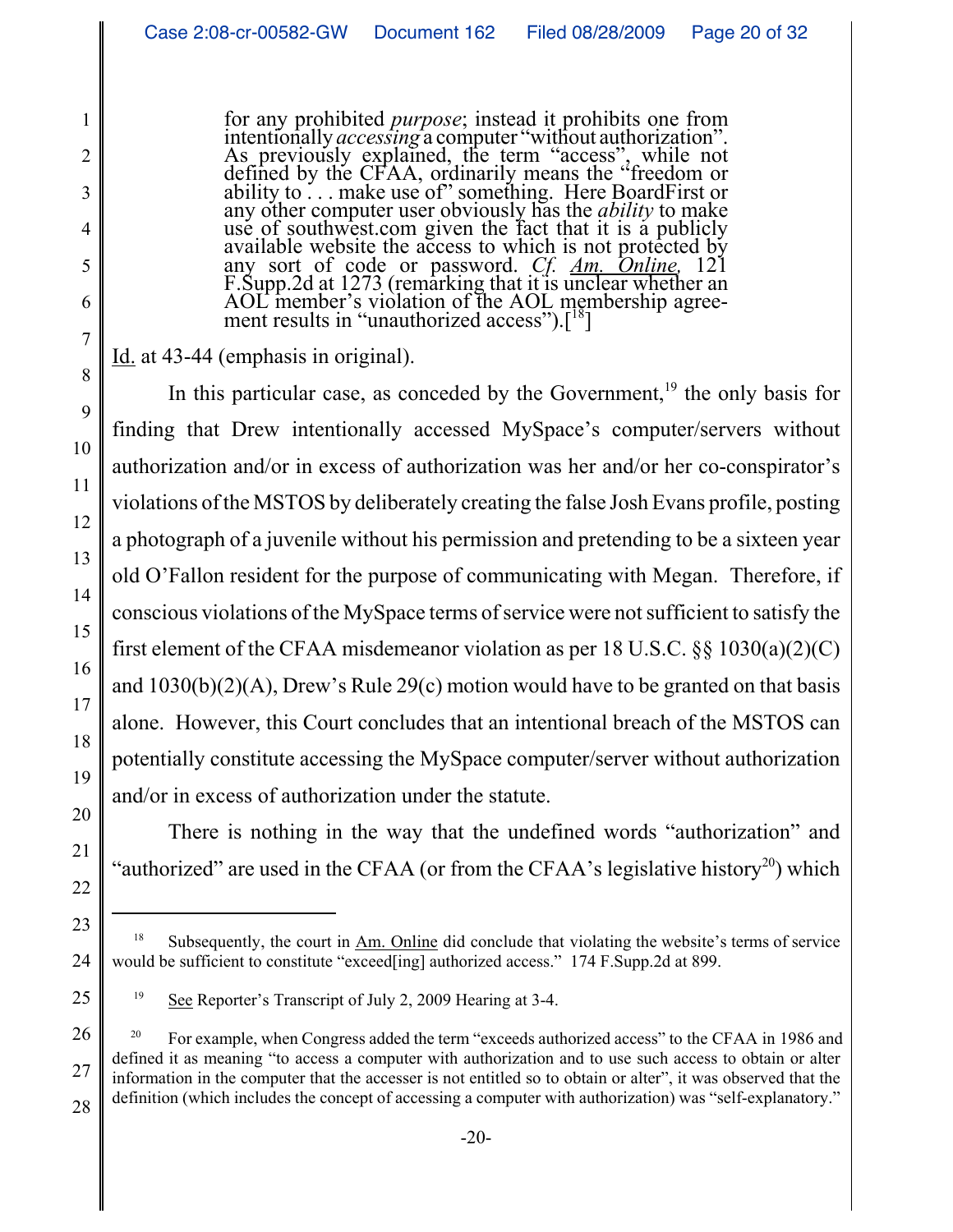1 2 3 indicates that Congress intended for them to have specialized meanings. $^{21}$  As delineated in Webster's New World Dictionary at 92, to "authorize" ordinarily means "to give official approval to or permission for . . . ."

4 5 6 7 8 9 10 11 12 13 14 15 16 17 18 19 20 It cannot be considered a stretch of the law to hold that the owner of an Internet website has the right to establish the extent to (and the conditions under) which members of the public will be allowed access to information, services and/or applications which are available on the website. See generally Phillips, 477 F.3d at 219-21; EF Cultural Travel BV, 318 F.3d at 62; Register.com, Inc., 126 F.Supp.2d at 245-46; CompuServe Inc. v. Cyber Promotions, Inc., 962 F.Supp. 1015, 1023-24 (S.D. Ohio 1997). Nor can it be doubted that the owner can relay and impose those limitations/restrictions/conditions by means of written notice such as terms of service or use provisions placed on the home page of the website. See EF Cultural Travel BV, 318 F.3d at 62-63. While issues might be raised in particular cases as to the sufficiency of the notice and/or sufficiency of the user's assent to the terms, see generally Specht v. Netscape Communications Corp., 306 F.3d 17, 30-35 (2d Cir. 2002); BoardFirst, 2007 U.S. Dist. LEXIS 96230 at \*11-21, and while public policy considerations might in turn limit enforcement of particular restrictions, see EF Cultural Travel BV, 318 F.3d at 62, the vast majority of the courts (that have considered the issue) have held that a website's terms of service/use can define what is (and/or is not) authorized access vis-a-vis that website.

21 22 23 Here, the MSTOS defined "services" as including "the MySpace.com Website . . . , the MySpace.com instant messenger, and any other connection with the Website . . . ." See Exhibit 3 at 1. It further notified the public that the MSTOS "sets forth the

24

See S.Rep. No. 99-432, at 13 (1986), reprinted at 1986 U.S.C.C.A.N. 2479, 2491.

<sup>26</sup> 27 28 <sup>21</sup> Commentators have criticized the legislatures' understandings of computers and the accessing of computers as "simplistic" and based upon the technology in existence in the 1970's and 1980's (e.g. pre-Internet) rather than upon what currently exists. See, e.g., Kerr, Cybercrime's Scope, 78 N.Y.U. L. Rev. at 1640-41.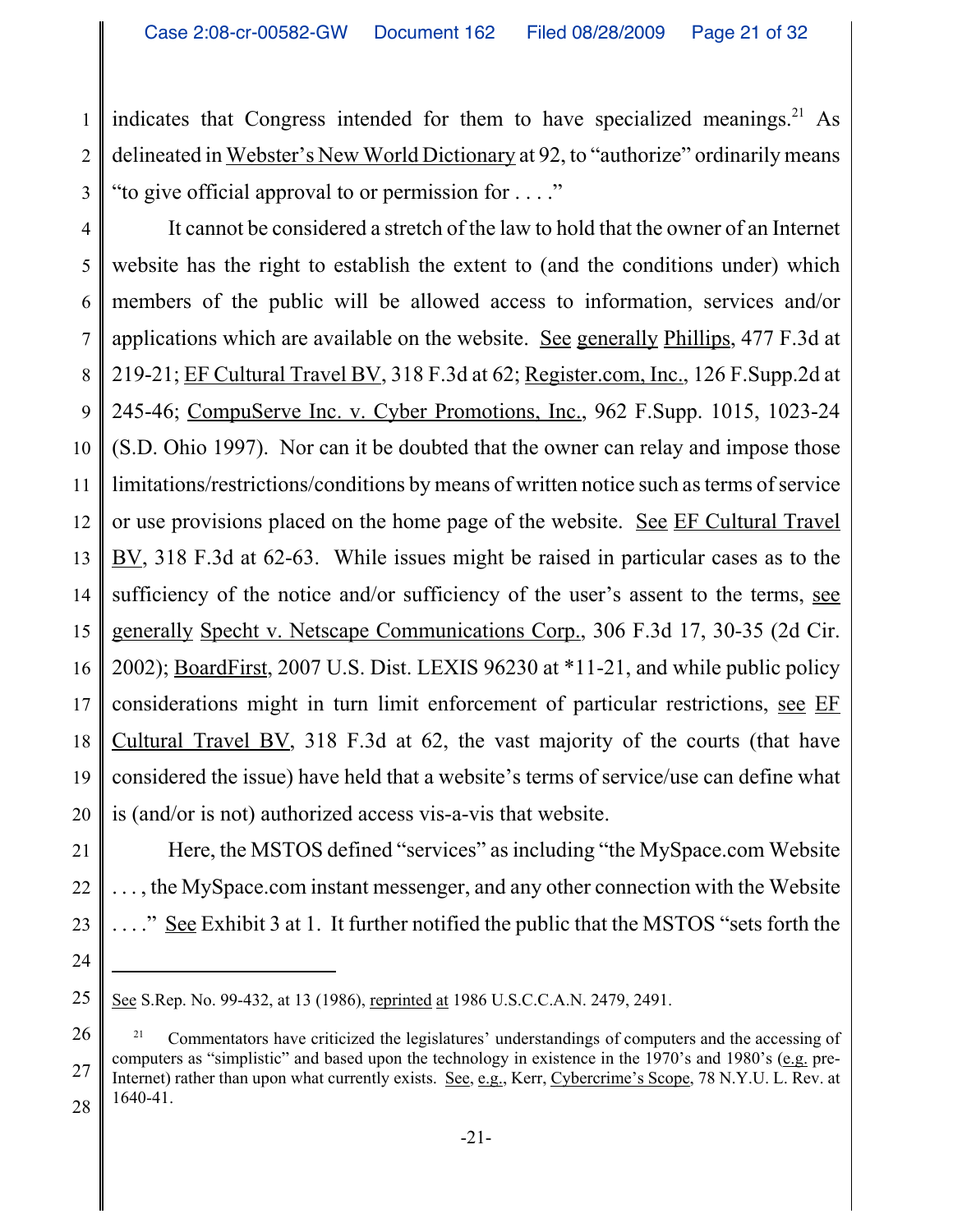1 2 3 4 5 6 7 8 legally binding terms for your use of the services." Id. Visitors and members were informed that "you are only authorized to use the Services . . . if you agree to abide by all applicable laws and to this Agreement." Id. Moreover, to become a MySpace member and thereby be allowed to communicate with other members and fully utilize the MySpace Services, one had to click on a box to confirm that the user had agreed to the MySpace Terms of Service. Id.; see also Exhibit 1 at 2. Clearly, the MSTOS was capable of defining the scope of authorized access of visitors, members and/or users to the website. $22$ 

### **B. Contravention of the Void-for-Vagueness Doctrine**

#### **1. Applicable Law**

9

10

11

12

13

Justice Holmes observed that, as to criminal statutes, there is a "fair warning"

14 15 16 17 18 19 20 21 <sup>22</sup> MySpace utilizes what have become known as "browsewrap" and "clickwrap" agreements in regards to its terms of service. Browsewraps can take various forms but basically the website will contain a notice that- by merely using the services of, obtaining information from, orinitiating applications within the website - the user is agreeing to and is bound by the site's terms of service. See Burcham v. Expedia, Inc., 2009 U.S. Dist. LEXIS 17104 at \*9-10 n.5 (E.D. Mo. 2009); BoardFirst, 2007 U.S. Dist. LEXIS 96230 at \*13-15; Ticketmaster Corp. v. Tickets.Com, Inc., 2003 U.S. Dist. LEXIS 6483 at \* 9 (C.D. Cal. 2003) ("[A] contract can be formed by proceeding into the interior web pages after knowledge (or, in some cases presumptive knowledge) of the conditions accepted when doing so."); Specht v. Netscape Communications Corp., 150 F.Supp.2d 585, 594 (S.D.N.Y. 2001), aff'd, 306 F.3d 17 (2d Cir. 2002); Pollstar v. Gigmania, Ltd., 170 F.Supp.2d 974, 981 (E.D. Cal. 2000). "Courts considering browsewrap agreements have held that 'the validity of a browsewrap license turns on whether a website user has actual or constructive knowledge of a site's terms and conditions prior to using the site."" Burcham, 2009 U.S. Dist. LEXIS 17104 at \*9-10 n.5, quoting BoardFirst, 2007 U.S. Dist. LEXIS 96230 at \*15-16. Clickwrap agreements require a user to affirmatively click a box on the website acknowledging awareness of and agreement to the terms of service before he or she is allowed to proceed with further

22 23 24 utilization of the website. See Specht, 306 F.3d at 22 n.4; CoStar Realty Info., Inc. v. Field, 612 F.Supp.2d 660, 669 (D. Md. 2009). Clickwrap agreements "have been routinely upheld by circuit and district courts." Burcham, 2009 U.S. Dist. LEXIS 17104 at \*8; see also Specht, 306 F.3d at 22 n.4; CoStar Realty Info., 612 F.Supp.2d at 669; DeJohn v. The .TV Corp. Int'l, 245 F.Supp.2d 913, 921 (N.D. Ill. 2003).

<sup>25</sup> 26 27 28 As a "visitor" to the MySpace website and being initially limited to the public areas of the site, one is bound by MySpace's browsewrap agreement. If one wishes further access into the site for purposes of creating a profile and contacting MySpace members (as Drew and the co-conspirators did), one would have to affirmatively acknowledge and assent to the terms of service by checking the designated box, thereby triggering the clickwrap agreement. As stated in the MSTOS, "This Agreement is accepted upon your use of the Website or any of the Services and is further affirmed by you becoming a Member." Exhibit 3 at 7; see generally, Doe v. MySpace, Inc., 474 F.Supp.2d 843, 846 (W.D. Tex. 2007).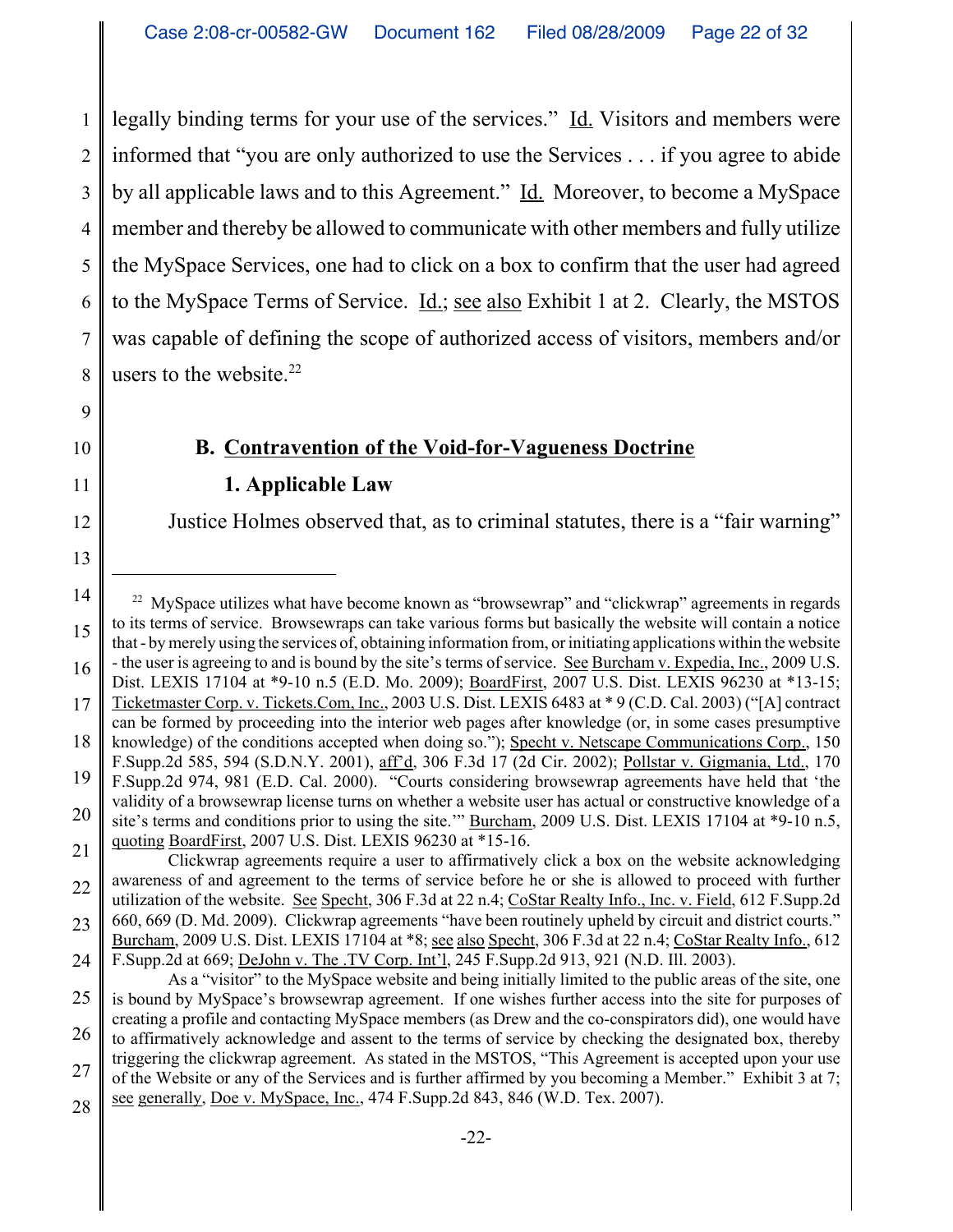1 2 3 4 5 6 7 8 9 10 11 12 13 14 15 16 17 18 19 20 21 22 23 24 25 26 27 28 requirement. As he stated in <u>McBoyle v. United States</u>, 283 U.S. 25, 27 (1931): Although it is not likely that <sup>a</sup> criminal will carefully consider the text of the law before he murders or steals, it is reasonable that a fair warning should be given to the world in language that the common world will understand, of what the law intends to do if a certain line is passed. To make the warning fair, so far as possible the line should be clear. As further elaborated by the Supreme Court in United States v. Lanier, 520 U.S. 259, 266 (1997): There are three related manifestations of the fair warning requirement. First, the vagueness doctrine bars enforcement of "a statute which either forbids or requires the doing of an act in terms so vague that men of common intelligencemust necessarily guess at itsmeaning and differ as to its application." Connally v. General Constr. Co., 269 U.S. 385, 391 (1926) . . . . Second, as a sort of "junior version of the vagueness doctrine," H. Packer, The Limits of the Criminal Sanction 95 (1968), the canon of strict construction of criminal statutes, or rule of lenity, ensures fair warning by so resolving ambiguity in a criminal statute as to apply it only to conduct clearly covered . . . . Third, although clarity at the requisite level may be supplied by judicial gloss on an otherwise uncertain statute, . . . due process bars courts from applying a novel construction of a criminal statute to conduct that neither the statute nor any prior judicial decision has fairly disclosed to be within its scope. . . . In each of these guises, the touchstone is whether the statute, either standing alone or as construed, made it reasonably clear at the relevant time that the defendant's conduct was criminal. [Citations omitted.] The void-for-vagueness doctrine has two prongs: 1) a definitional/notice sufficiency requirement and, more importantly, 2) a guideline setting element to govern law enforcement. In Kolender v. Lawson, 461 U.S. 352, 357-58 (1983), the Court explained that: As generally stated, the void-for-vagueness doctrine requires that a penal statute define the criminal offense with sufficient definiteness that ordinary people can understand what conduct is prohibited and in a manner that does not encourage arbitrary and discriminatory enforce-ment . . . . Although the doctrine focuses both on actual notice to citizens and arbitrary enforcement, we have recognized recently that the more important aspect of the vagueness doctrine "is not actual notice, but the other principal element of the doctrine – the requirement that a legislature establish minimal guidelines to govern law enforcement."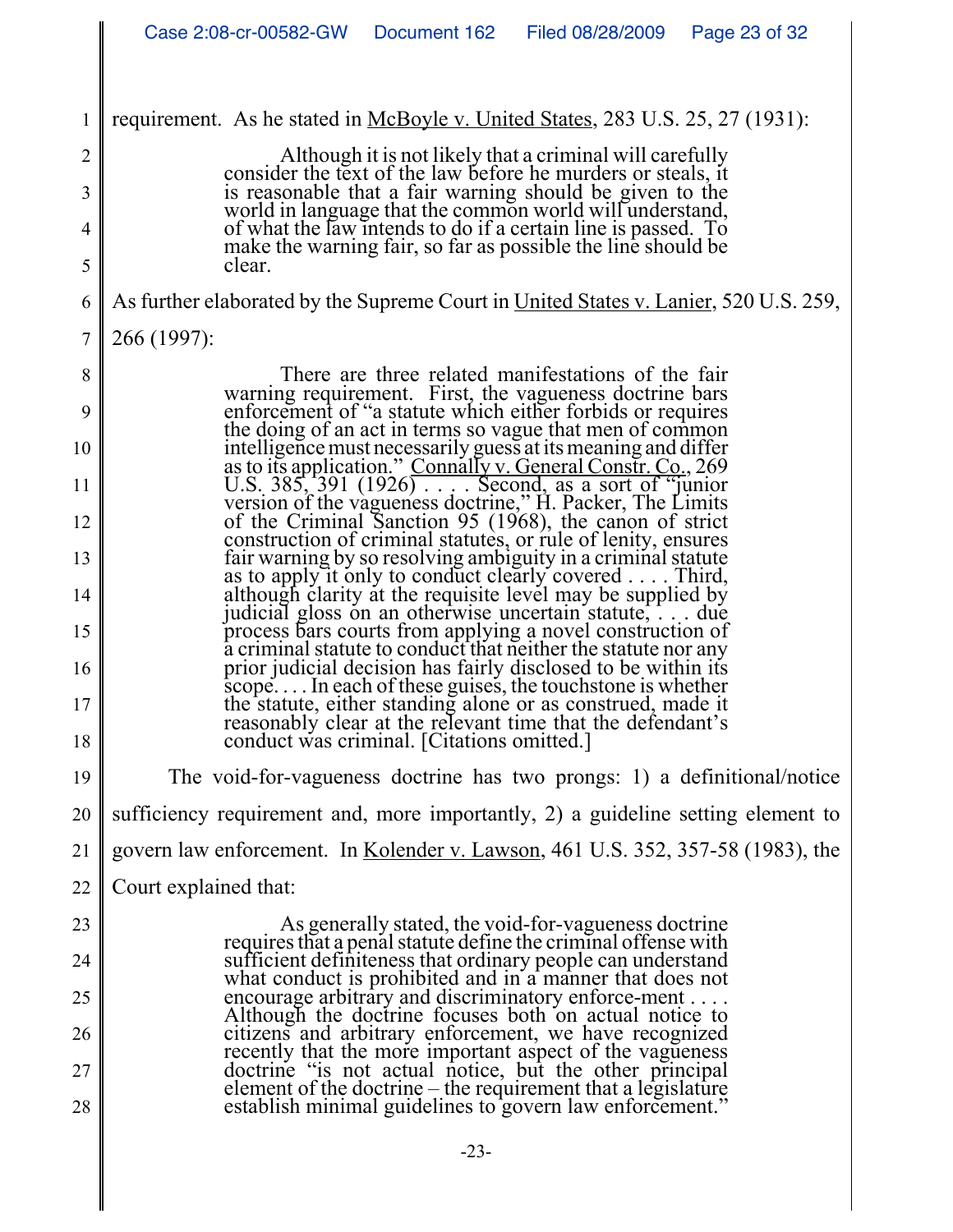Smith [v. Goguen], 415 U.S. [566,] 574 [1974]. Where the legislature fails to provide such minimal guidelines, a criminal statute may permit "a standardless sweep [that] allows policemen, prosecutors, and juries to pursue their allows policemen, prosecutors, and juries to pursue their personal predilections." Id. at 575. [Footnote and citations omitted.]

1

2

3

4

5

6

7

8

9

10

11

12

13

14

15

16

17

18

19

To avoid contraving the void-for-vagueness doctrine, the criminal statute must contain "relatively clear guidelines as to prohibited conduct" and provide "objective criteria" to evaluate whether a crime has been committed. Gonzalez v. Carhart, 550 U.S. 124, 149 (2007)(quoting Posters'N' Things, Ltd. v. United States, 511 U.S. 513, 525-26 (1994)). As stated in Connally v. General Construction Co., 269 U.S. 385, 391-92 (1926):

The question whether given legislative enactments have been thus wanting in certainty has frequently been before this court. In some of the cases the statutes involved were upheld; in others, declared invalid. The precise point of differentiation in some instances is not easy of statement. differentiation in some instances is not easy of statement. But it will be enough for present purposes to say generally that the decisions of the court upholding statutes as sufficiently certain, rested upon the conclusion that they employed words or phrases having a technical or other special meaning, well enough known to enable those within their reach to correctly apply them, ... or a well-settled common law meaning, notwithstanding an element of degree in the definition as to which estimates might differ, ... . or, as broadly stated . ... . in United States v. Cohen Grocery Co., 255 U.S. 81, 92, "that, for reasons found to result either from the text of the statutes involved or the subjects with which they dealt, a standard of some sort was afforded." [Citations omitted.]

20 21 22 23 24 25 26 27 28 However, a "difficulty in determining whether certain marginal offenses are within the meaning of the language under attack as vague does not automatically render a statute unconstitutional for indefiniteness . . . . Impossible standards of specificity are not required." Jordan v. De George, 341 U.S. 223, 231 (1951) (citation and footnote omitted). "What renders a statute vague is not the possibility that it will sometimes be difficult to determine whether the incriminating fact it establishes has been proved; but rather the indeterminacy of precisely what that fact is." United States v. Williams, U.S.  $\ldots$ , 128 S.Ct. 1830, 1846 (2008). In this regard, the Supreme Court "has made clear that scienter requirements alleviate vagueness concerns." Gonzales, 550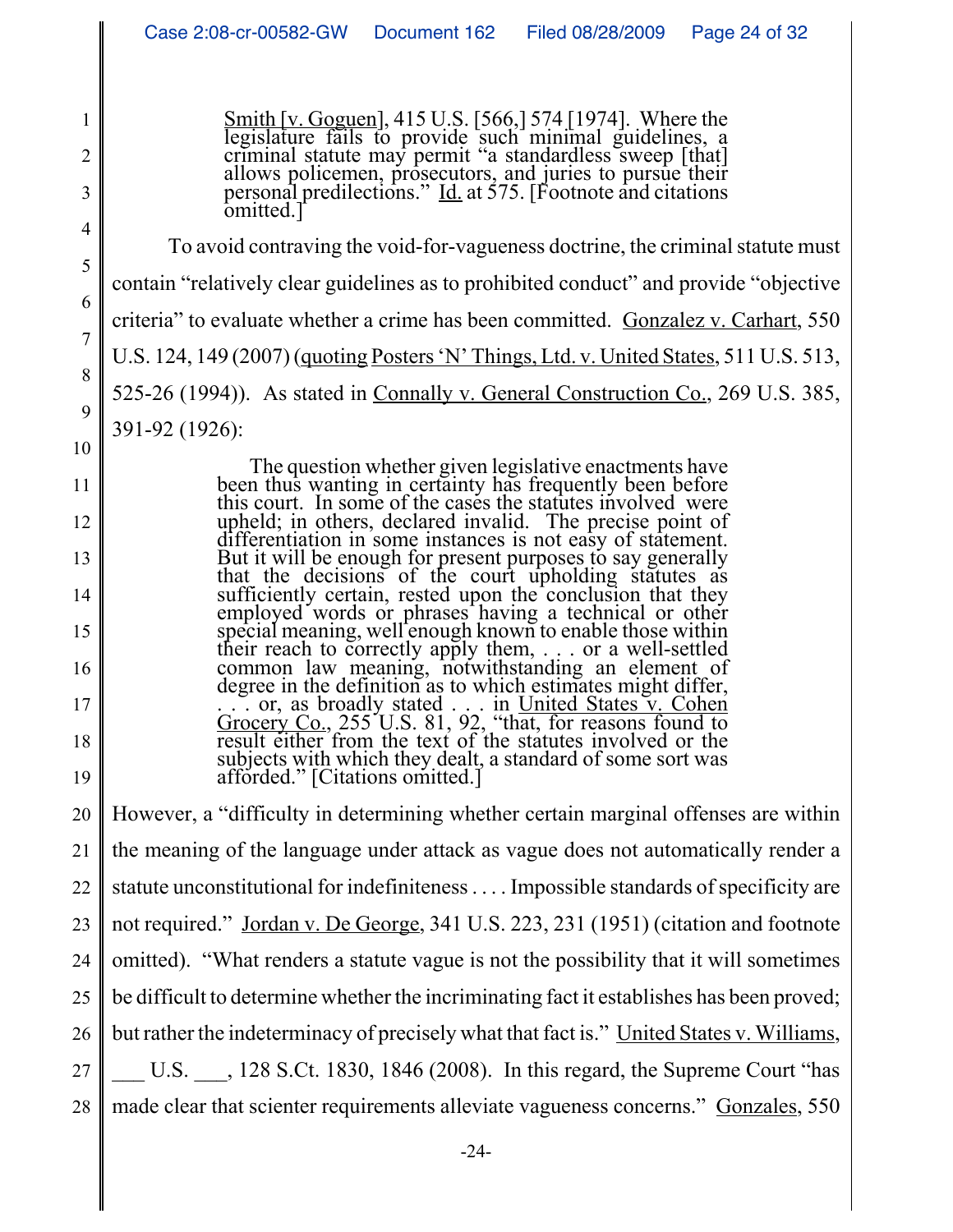1 2 3 U.S. at 149; see also Colautti v. Franklin, 439 U.S. 379, 395 (1979) ("This Court has long recognized that the constitutionality of a vague statutory standard is closely related to whether that standard incorporates a requirement of *mens rea*").

4 5 6 7 8 9 "It is well established that vagueness challenges to statutes which do not involve First Amendment freedoms must be examined in the light of the facts of the case at hand." United States v. Mazurie, 419 U.S. 544, 550 (1975); United States v. Purdy, 264 F.3d 809, 811 (9th Cir. 2001). "Whether a statute is . . . unconstitutionally vague is a question of law . . . ." United States v. Ninety-Five Firearms, 28 F.3d 940, 941 (9th Cir. 1994).

10

#### **2. Definitional/Actual Notice Deficiencies**

11 12 13 14 15 The pivotal issue herein is whether basing a CFAA misdemeanor violation as per 18 U.S.C.  $\S$  1030(a)(2)(C) and 1030(c)(2)(A) upon the conscious violation of a website's terms of service runs afoul of the void-for-vagueness doctrine. This Court concludes that it does primarily because of the absence of minimal guidelines to govern law enforcement, but also because of actual notice deficiencies.

16 17 18 19 20 21 As discussed in Section IV(A) above, terms of service which are incorporated into a browsewrap or clickwrap agreement can, like any other type of contract, define the limits of authorized access as to a website and its concomitant computer/server(s). However, the question is whether individuals of "common intelligence" are on notice that a breach of a terms of service contract can become a crime under the CFAA. Arguably, they are not.

22 23 24 25 26 27 28 First, an initial inquiry is whether the statute, as it is written, provides sufficient notice. Here, the language of section  $1030(a)(2)(C)$  does not explicitly state (nor does it implicitly suggest) that the CFAA has "criminalized breaches of contract" in the context of website terms of service. Normally, breaches of contract are not the subject of criminal prosecution. See generally United States v. Handakes, 286 F.3d 92, 107 (2d Cir. 2002), overruled on other grounds in United States v. Rybicki, 354 F.3d 124, 144 (2d Cir. 2003) (en banc). Thus, while "ordinary people" might expect to be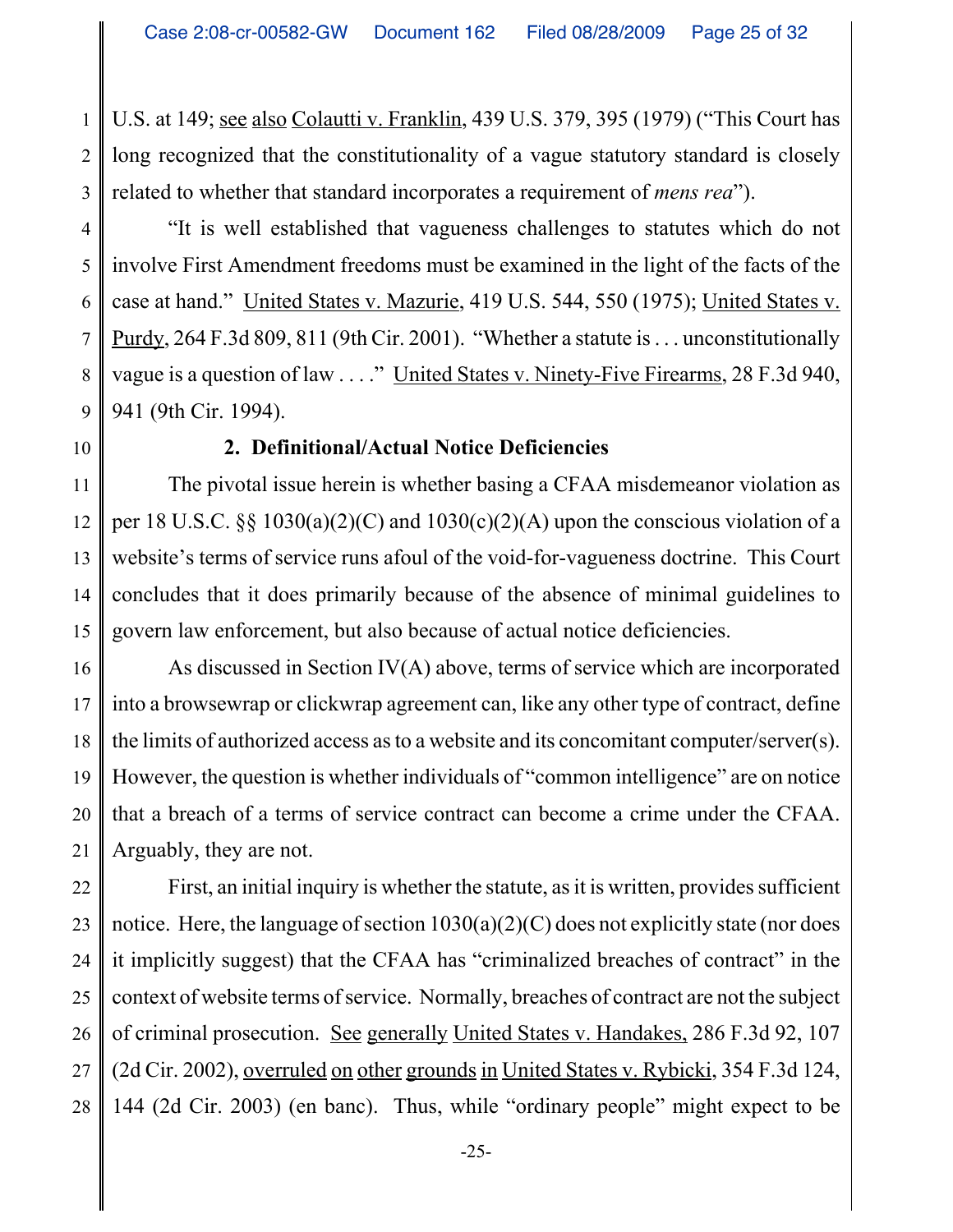1 2 3 4 exposed to civil liabilities for violating a contractual provision, they would not expect criminal penalties.<sup>23</sup> Id. This would especially be the case where the services provided by MySpace are in essence offered at no cost to the users and, hence, there is no specter of the users "defrauding" MySpace in any monetary sense. $24$ 

5 6 7 8 9 10 11 12 13 14 15 16 17 18 19 20 Second, if a website's terms of service controls what is "authorized" and what is "exceeding authorization" - which in turn governs whether an individual's accessing information or services on the website is criminal or not, section  $1030(a)(2)(C)$  would be unacceptably vague because it is unclear whether any or all violations of terms of service will render the access unauthorized, or whether only certain ones will. For example, in the present case, MySpace's terms of service prohibits a member from engaging in a multitude of activities on the website, including such conduct as "criminal or tortious activity," "gambling," "advertising to . . . any Member to buy or sell any products," "transmit[ting] any chain letters," "covering or obscuring the banner advertisements on your personal profile page," "disclosing your password to any third party," etc. See Exhibit 3 at 5. The MSTOS does not specify which precise terms of service, when breached, will result in a termination of MySpace's authorization for the visitor/member to access the website. If any violation of any term of service is held to make the access unauthorized, that strategy would probably resolve this particular vagueness issue; but it would, in turn, render the statute incredibly overbroad and contravene the second prong of the void-

- 21
- 22
- 23
- 24

25

<sup>23</sup> But see United States v. Sorich, 427 F.Supp.2d 820, 834 (N.D. Ill. 2006), aff'd, 531 F.3d 501 (7th Cir. 2008), cert. denied, 129 S.Ct. 1308 (2009) ("[S]imply because . . . actions can be considered violations of the 'contract' . . . does not mean that those same actions do not qualify as violations of [a criminal] statute.").

<sup>27</sup> 28 <sup>24</sup> Also, it is noted here that virtually all of the decisions which have found a breach of a website's terms of service to be a sufficient basis to establish a section  $1030(a)(2)(C)$  violation have been in civil actions, not criminal cases.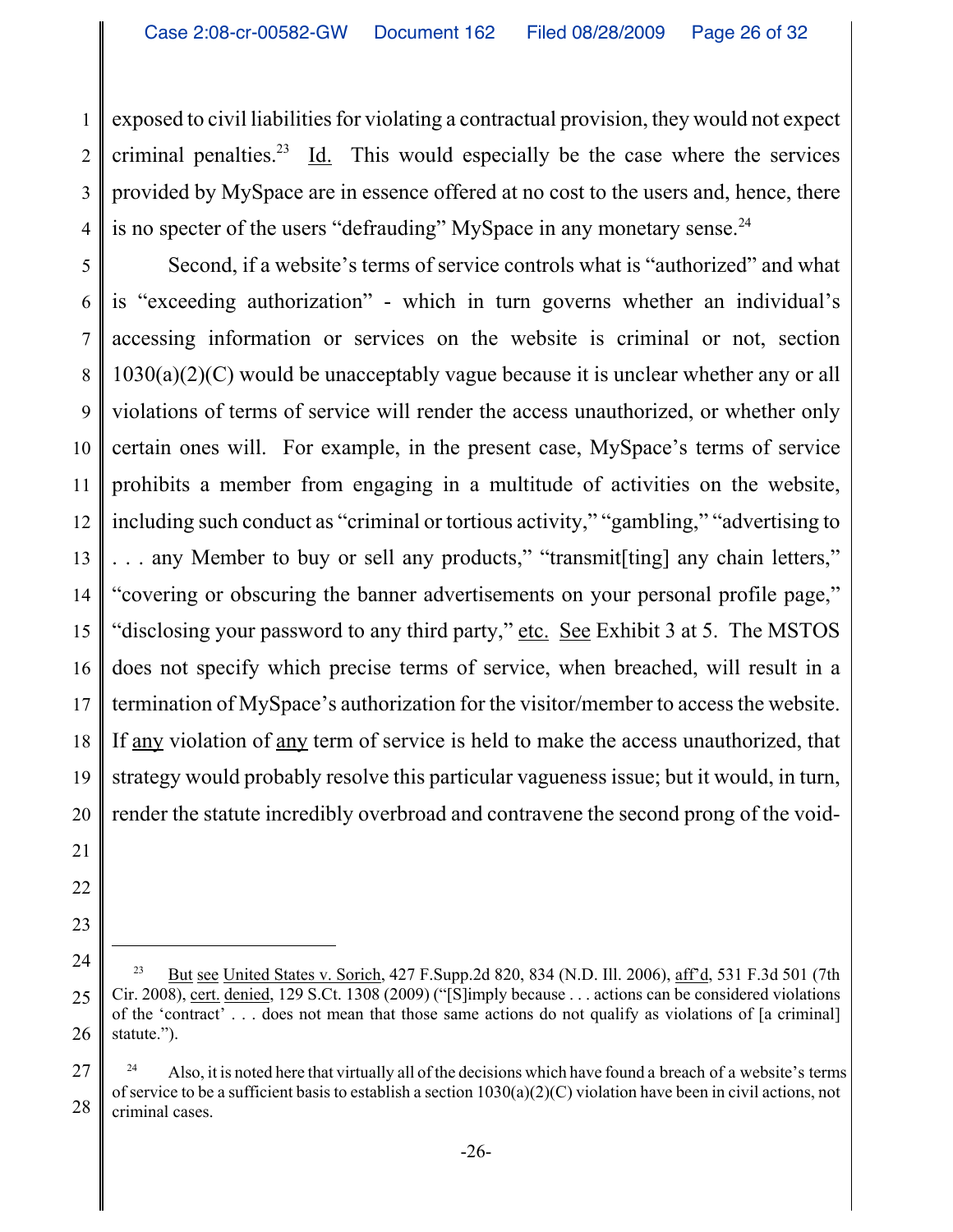1 for-vagueness doctrine as to setting guidelines to govern law enforcement.<sup>25</sup>

2 3 4 5 6 7 8 9 10 11 12 13 14 15 16 Third, by utilizing violations of the terms of service as the basis for the section  $1030(a)(2)(C)$  crime, that approach makes the website owner - in essence - the party who ultimately defines the criminal conduct. This will lead to further vagueness problems. The owner's description of a term of service might itself be so vague as to make the visitor or member reasonably unsure of what the term of service covers. For example, the MSTOS prohibits members from posting in "band and filmmaker profiles . . . sexually suggestive imagery or any other unfair . . . [c]ontent intended to draw traffic to the profile." Exhibit 3 at 4. It is unclear what "sexually suggestive imagery" and "unfair content"<sup>26</sup> mean. Moreover, website owners can establish terms where either the scope or the application of the provision are to be decided by them *ad hoc* and/or pursuant to undelineated standards. For example, the MSTOS provides that what constitutes "prohibited content" on the website is determined "in the sole discretion of MySpace.com . . . ." Id. Additionally, terms of service may allow the website owner to unilaterally amend and/or add to the terms with minimal notice to users. See, e.g., id. at 1.

17 18 19 20 21 22 23 24 Fourth, because terms of service are essentially a contractual means for setting the scope of authorized access, a level of indefiniteness arises from the necessary application of contract law in general and/or other contractual requirements within the applicable terms of service to any criminal prosecution. For example, the MSTOS has a provision wherein "any dispute" between MySpace and a visitor/member/user arising out of the terms of service is subject to arbitration upon the demand of either party. Before a breach of a term of service can be found and/or the effect of that breach upon MySpace's ability to terminate the visitor/member/user's access to the

25

26

<sup>&</sup>lt;sup>25</sup> Another uncertainty is whether, once a user breaches a term of service, is every subsequent accessing of the website by him or her without authorization or in excess of authorization.

<sup>28</sup> <sup>26</sup> See Time Warner Entm't Co., L.P. v. FCC, 240 F.3d 1126, 1135 (D.C. Cir. 2001) ("The word 'unfair' is of course extremely vague.").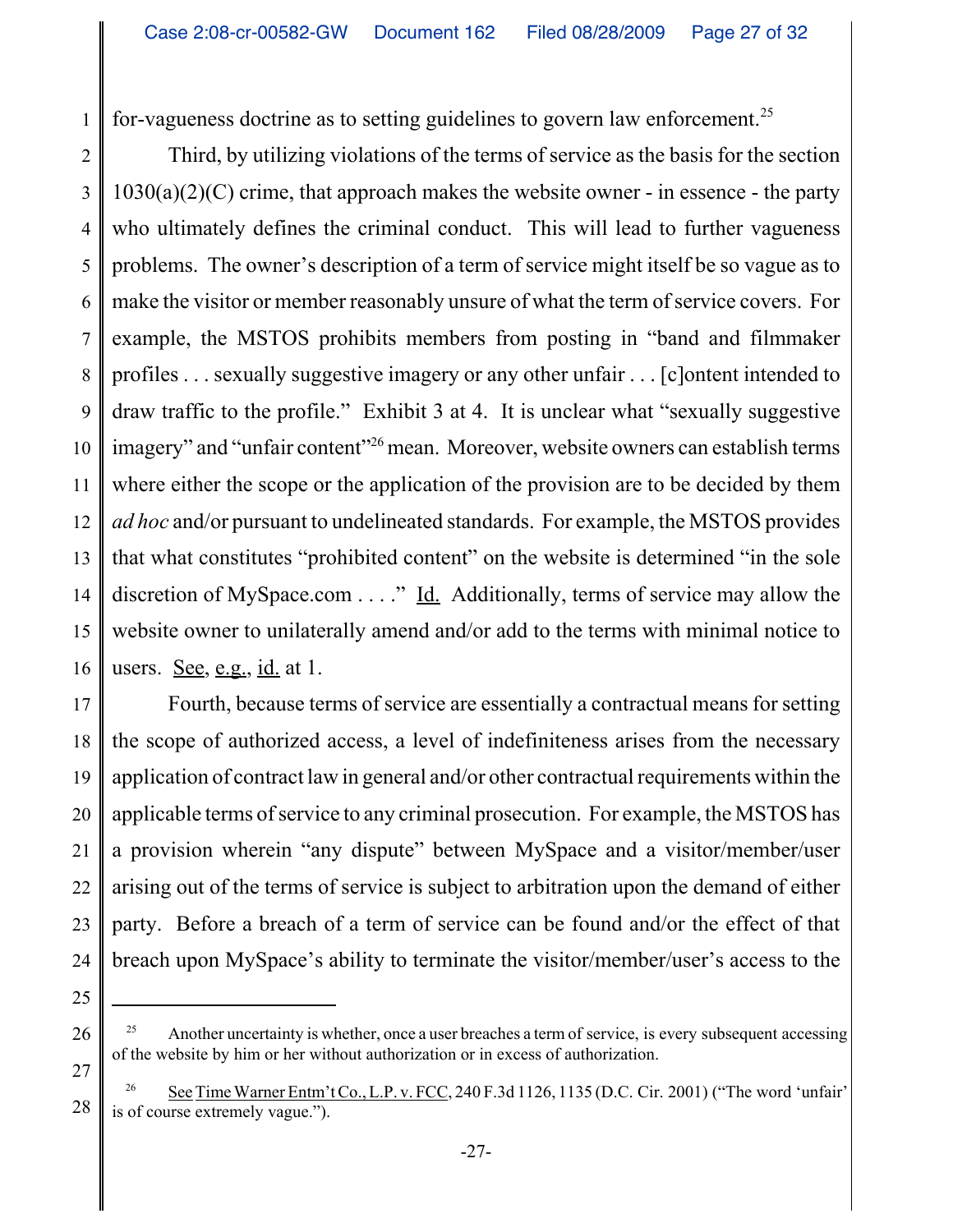1 2 3 site can be determined, the issue would be subject to arbitration.<sup>27</sup> Thus, a question arises asto whether a finding of unauthorized access or in excess of authorized access can be made without arbitration.

4 5 6 7 8 9 10 11 12 13 14 15 16 17 18 Furthermore, under California  $law<sub>1</sub><sup>28</sup>$  a material breach of the MSTOS by a user/member does not automatically discharge the contract, but merely "excuses the injured party's performance, and gives him or her the election of certain remedies." 1 Witkin, Summary of California Law (Tenth Ed.): Contracts § 853 at 940 (2008). Those remedies include rescission and restitution, damages, specific performance, injunction, declaratory relief, etc. Id. The contract can also specify particular remedies and consequences in the event of a breach which are in addition to or a substitution for those otherwise afforded by law. Id. at § 855 at 942. The MSTOS does provide that: "MySpace.com reserves the right, in its sole discretion . . . to restrict, suspend, or terminate your access to all or part of the services at any time, for any or no reason, with or without prior notice, and without liability." Exhibit 3 at 2. However, there is no provision which expressly states that a breach of the MSTOS automatically results in the termination of authorization to access the website. Indeed, the MSTOS cryptically states: "you are only authorized to use the Services . . . if you agree to abide by all applicable laws and to this Agreement." Id. at 1 (emphasis

<sup>20</sup> 21 22 23 <sup>27</sup> An arbitration clause is considered to be "broad" when it contains language to the effect that arbitration is required for "any" claim or dispute which "arises out of" the agreement. Fleet Tire Service v. Oliver Rubber Co., 118 F.3d 619, 621 (8th Cir. 1997); see also Schoenduve Corp. v. Lucent Technologies,

<sup>24</sup> 25 26 Inc., 442 F.3d 727, 729 (9th Cir. 2006). Where a broad arbitration clause is in effect, "even the question of whether the controversy relates to the agreement containing the clause is subject to arbitration." Fleet Tire Service, 118 F.3d at 621. Moreover, "[a]n agreement to arbitrate 'any dispute' without strong limiting or excepting language immediately following it logically includes not only the dispute, but the consequences naturally flowing from it . . . . " Management & Tech. Consultants v. Parsons-Jurden, 820 F.2d 1531, 1534-35 (9th Cir. 1987). Further, where the parties have agreed that an issue is to be resolved by way of arbitration, the matter must be decided by the arbitrator, and "a court is not to rule on the potential merits of the underlying claim $[$ ].... indeed even if it appears to the court to be frivolous ...." AT&T Technologies, Inc. v. Communications Workers of Am., 475 U.S. 643, 649-50 (1986).

<sup>27</sup> 28 <sup>28</sup> According to the MSTOS, "If there is any dispute about or involving the Services, you agree that the dispute shall be governed by the laws of the State of California without regard to conflict of law provisions . . . . " Exhibit 3 at 7.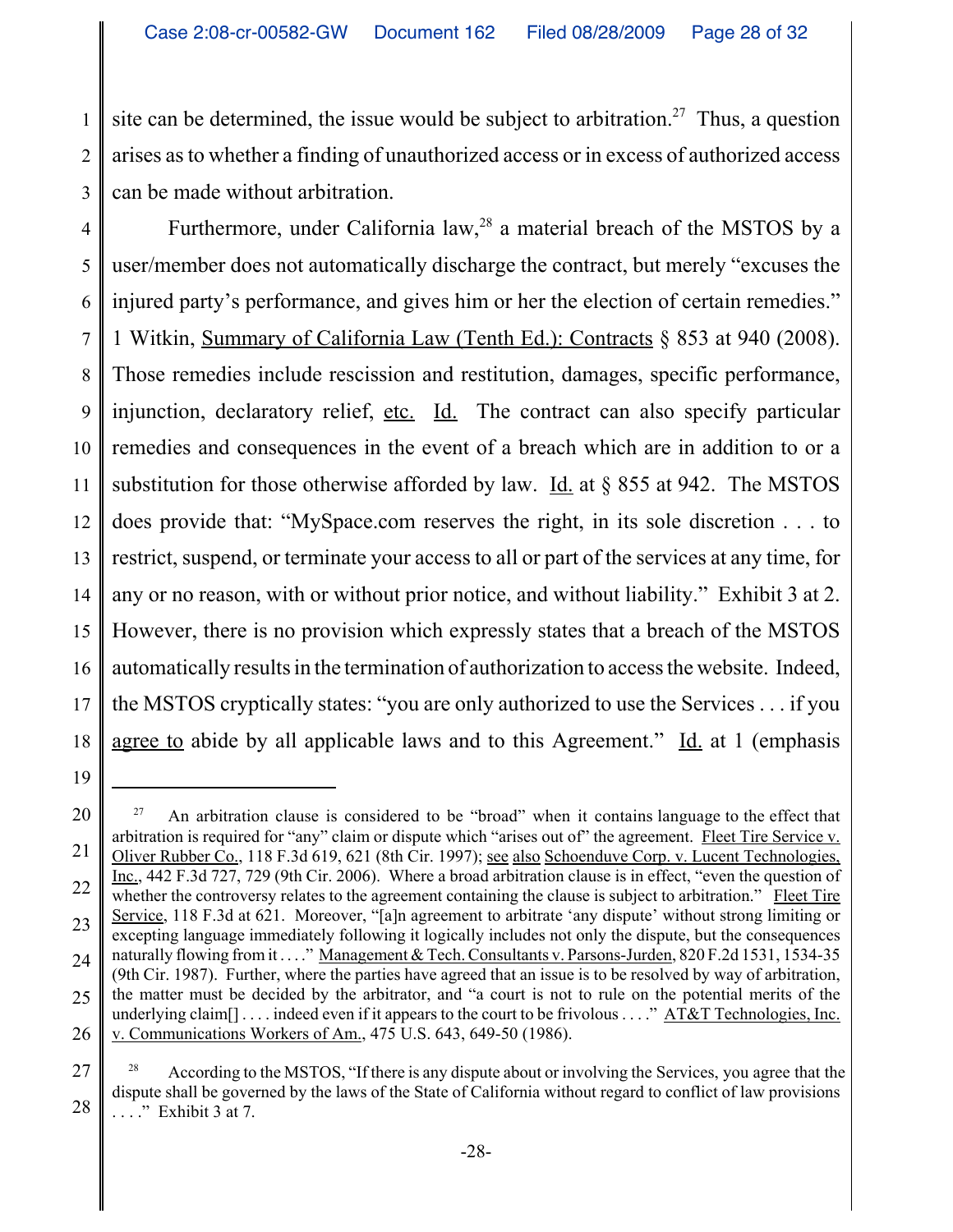1 added).

2

## **3. The Absence of Minimal Guidelines to Govern Law Enforcement**

3 4 5 6 7 8 9 10 11 12 13 Treating a violation of a website's terms of service, without more, to be sufficient to constitute "intentionally access[ing] a computer without authorization or exceed[ing] authorized access" would result in transforming section  $1030(a)(2)(C)$ into an overwhelmingly overbroad enactment that would convert a multitude of otherwise innocent Internet users into misdemeanant criminals. As noted in Section IV(A) above, utilizing a computer to contact an Internet website by itself will automatically satisfy all remaining elements of the misdemeanor crime in 18 U.S.C. §§  $1030(a)(2)(C)$  and  $1030(c)(2)(A)$ . Where the website's terms of use only authorizes utilization of its services/applications upon agreement to abide by those terms (as, for example, the MSTOS does herein), any violation of any such provision can serve as a basisfor finding access unauthorized and/or in excess of authorization.

14 15 16 17 18 19 20 21 22 23 24 25 26 27 28 One need only look to the MSTOS terms of service to see the expansive and elaborate scope of such provisions whose breach engenders the potential for criminal prosecution. Obvious examples of such breadth would include: 1) the lonely-heart who submits intentionally inaccurate data about his or her age, height and/or physical appearance, which contravenes the MSTOS prohibition against providing "information that you know is false or misleading"; 2) the student who posts candid photographs of classmates without their permission, which breaches the MSTOS provision covering "a photograph of another person that you have posted without that person's consent"; and/or 3) the exasperated parent who sends out a group message to neighborhood friends entreating them to purchase his or her daughter's girl scout cookies, which transgresses the MSTOS rule against "advertising to, or solicitation of, any Member to buy or sell any products or services through the Services." See Exhibit 3 at 4. However, one need not consider hypotheticals to demonstrate the problem. In this case, Megan (who was then 13 years old) had her own profile on MySpace, which was in clear violation of the MSTOS which requires that users be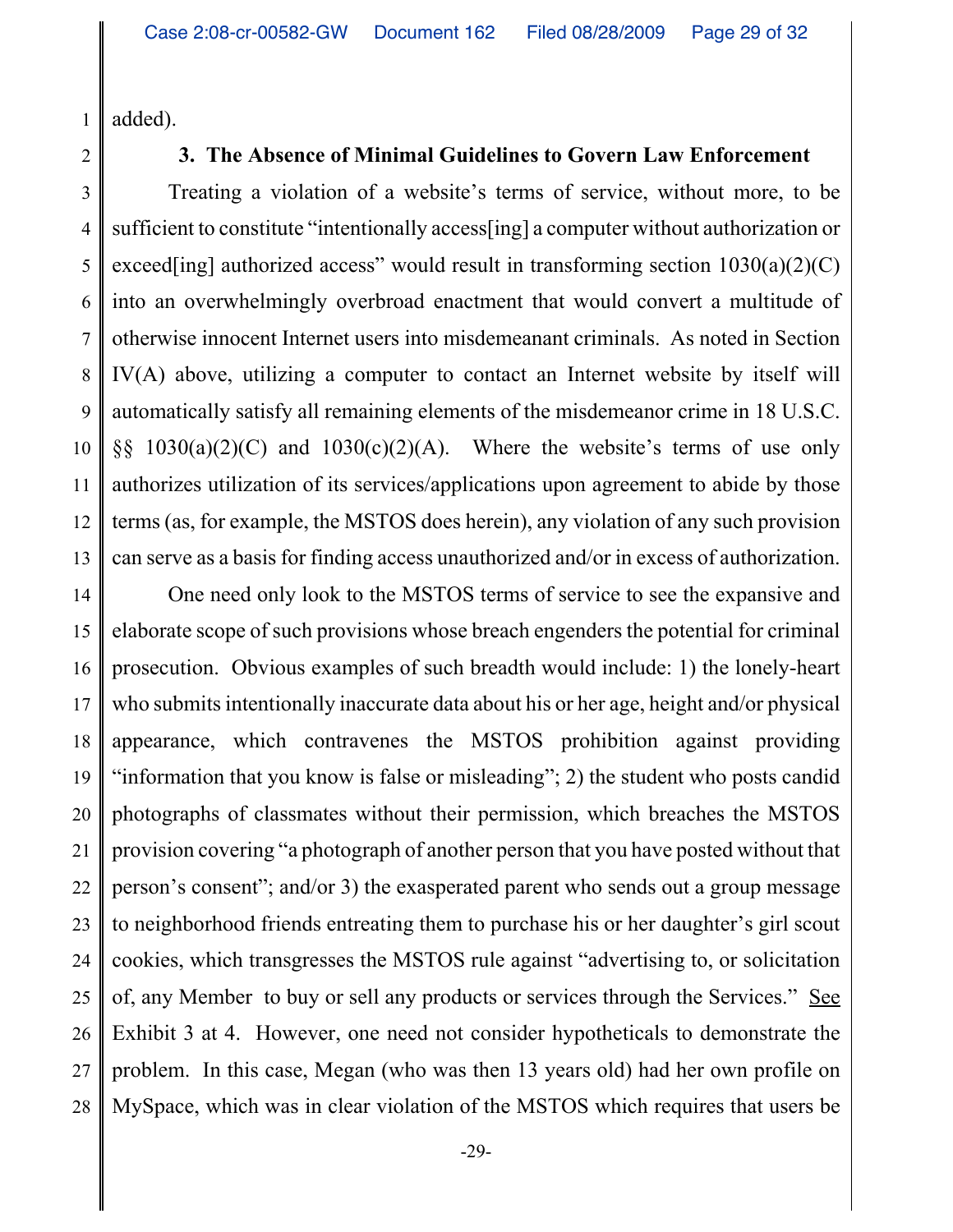1 2 "14 years of age or older." Id. at 2. No one would seriously suggest that Megan's conduct was criminal or should be subject to criminal prosecution.

3 4 5 6 7 8 9 10 11 12 13 14 15 Given the incredibly broad sweep of 18 U.S.C. §§ 1030(a)(2)(C) and  $1030(c)(2)(A)$ , should conscious violations of a website's terms of service be deemed sufficient by themselves to constitute accessing without authorization or exceeding authorized access, the question arises as to whether Congress has "establish[ed] minimal guidelines to govern law enforcement." Kolender, 461 U.S. at 358; see also City of Chicago v. Morales, 527 U.S. 41, 60 (1999). Section  $1030(a)(2)(C)$  does not set forth "clear guidelines" or "objective criteria" as to the prohibited conduct in the Internet/website or similar contexts. See generally Posters 'N' Things, Ltd., 511 U.S. at 525-26. For instance, section  $1030(a)(2)(C)$  is not limited to instances where the website owner contacts law enforcement to complain about an individual's unauthorized access or exceeding permitted access on the site.<sup>29</sup> Nor is there any requirement that there be any actual loss or damage suffered by the website or that there be a violation of privacy interests.

16 17 18 The Government argues that section  $1030(a)(2)(C)$  has a scienter requirement which dispels any definitional vagueness and/or dearth of guidelines, citing to United States v. Sablan, 92 F.3d 865 (9th Cir. 1996). The Court in Sablan did observe that:

> [T]he computer fraud statute does not criminalize other- wise innocent conduct. Under the statute, the Government must prove that the defendant intentionally accessed a federal interest computer without authorization. Thus, Sablan must have had a wrongful intent in accessing the computer in order to be convicted under the statute. This case does not present the prospect of a defendant being convicted without any wrongful intent as was the situation in [United States v.] X-Citement Video [513 U.S. 64, 71-73  $(1994)$ ].

Id. at 869. However, Sablan is easily distinguishable from the present case as it: 1)

26 27

19

20

21

22

23

24

<sup>28</sup> Here, the prosecution was not initiated based on a complaint or notification from MySpace to law enforcement officials.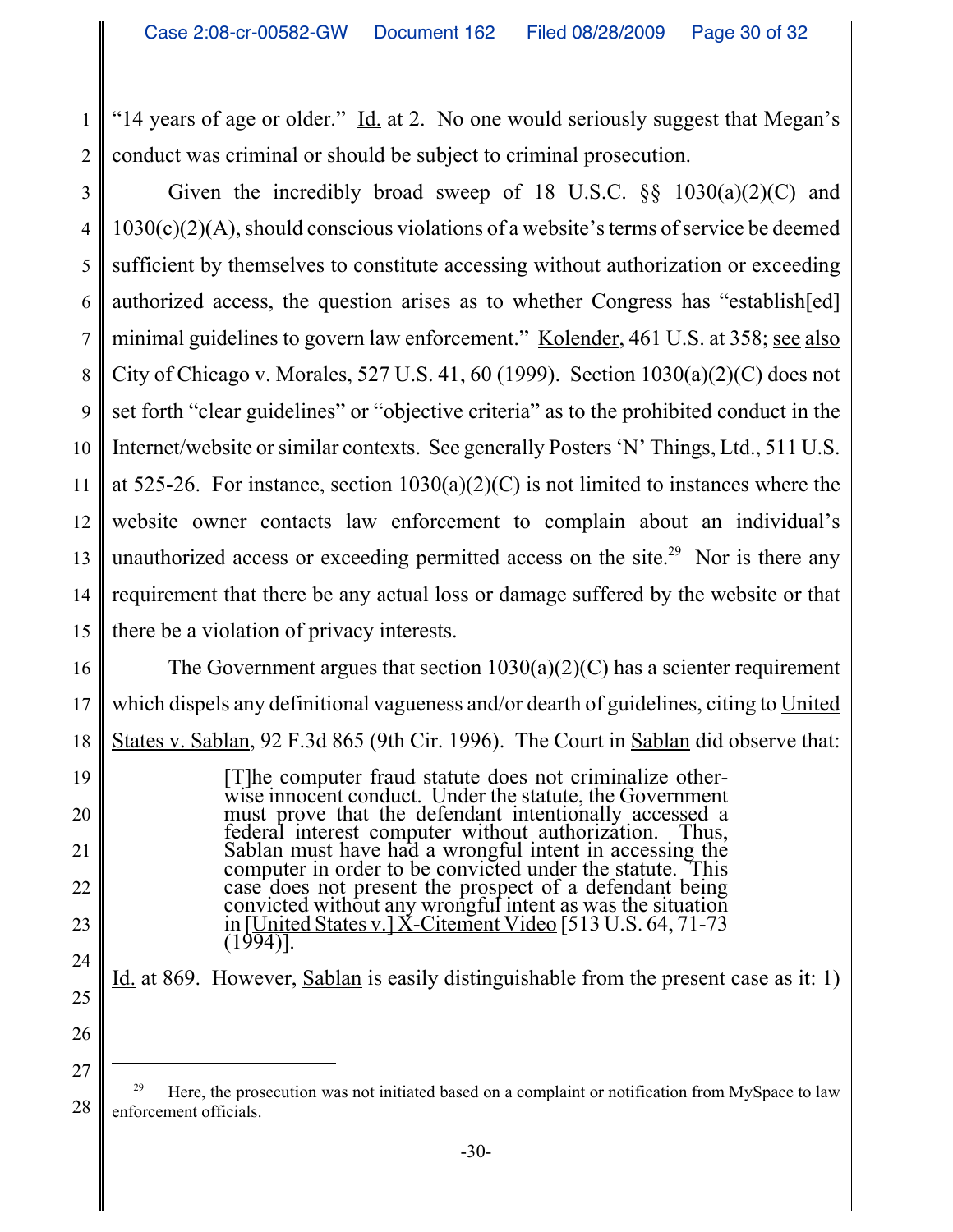1 2 3 did not involve the defendant's accessing an Internet website; $30$  2) did not consider the void-for-vagueness doctrine but rather the *mens rea* requirement; and 3) dealt with a different CFAA subsection (i.e. 18 U.S.C. § 1030(a)(5)) and in a felony situation.

4 5 6 7 8 9 The only scienter element in section  $1030(a)(2)(C)$  is the requirement that the personmust "intentionally" access a computerwithout authorization or "intentionally" exceed authorized access. It has been observed that the term "intentionally" itself can be vague in a particular statutory context. See, e.g., American Civil Liberties Union v. Gonzales, 478 F.Supp.2d 775, 816-17 (E.D. Pa. 2007), aff'd, 534 F.3d 181, 205 (3rd Cir. 2008), cert. denied, 129 S.Ct. 1032 (2009).

10 11 12 13 14 15 16 17 18 19 20 21 22 Here, the Government's position is that the "intentional" requirement is met simply by a conscious violation of a website's terms of service. The problem with that view is that it basically eliminates any limiting and/or guiding effect of the scienter element. It is unclear that every intentional breach of a website's terms of service would be or should be held to be equivalent to an intent to access the site without authorization or in excess of authorization. This is especially the case with MySpace and similar Internet venues which are publically available for access and use. See generally BoardFirst, 2007 U.S. Dist. LEXIS 96230 at \*43. However, if every such breach does qualify, then there is absolutely no limitation or criteria as to which of the breaches should merit criminal prosecution. All manner of situations will be covered from the more serious (e.g. posting child pornography) to the more trivial (e.g. posting a picture of friends without their permission). All can be prosecuted. Given the "standardless sweep" that results, federal law enforcement

- 23
- 24
- 25

<sup>26</sup> 27 28 In Sablan, the defendant was a bank employee who had been recently fired for circumventing its security procedures in retrieving files. Early one morning, she entered the closed bank through an unlocked door and, using an unreturned key, went to her former work site. Utilizing an old password, she logged onto the bank's mainframe where she called up several computer files. Although defendant denied any additional actions, the government charged her with changing certain files and deleting others. As a result of her conduct, several bank files were severely damaged. See 92 F.3d at 866.